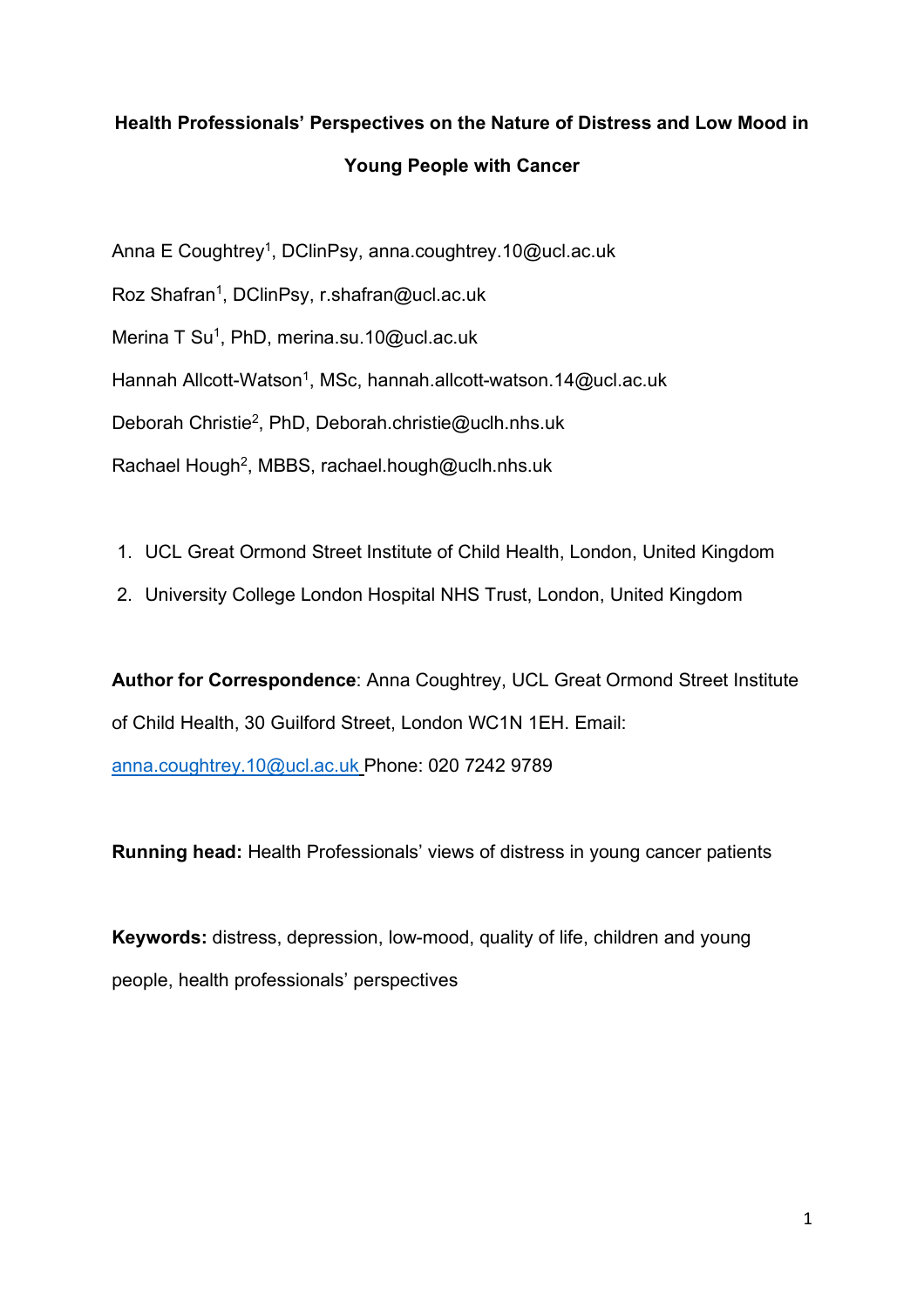#### **Abstract**

**Purpose:** Young people with cancer are at increased risk of depression, yet evidence-based psychological interventions which are tailored to the specific needs of young people with cancer are scarce and depression in this group may be particularly challenging to recognise and treat. The aims of this study were to (1) explore the views of health professionals in recognising and treating low mood in young people with cancer and (2) identify the key components of an effective online treatment package for depression in this population.

**Methods:** Eighteen NHS health professionals with a range of professional backgrounds working directly with young people with cancer were interviewed using a semi-structured interview schedule. Responses were analysed using thematic analysis.

**Results:** Five themes emerged: (1) one size doesn't fit all – the nature of depression is complex and varied and symptoms fluctuate greatly in relation to physical health, (2) distress is completely understandable – it is important not to pathologise a normal reaction, (3) a stepping stone intervention – online interventions may promote engagement with face-to-face therapy, (4) connecting with others –the intervention should promote sharing experiences with others to reduce isolation , and (5) ownership and empowerment – lack of independence may be a cause of distress and young people should have control of the intervention .

**Conclusions:** The nature of depression in young people with cancer is complex and multifaceted. Online guided self-help may be useful when added as a component or first step of a treatment package including face-to-face talking therapies.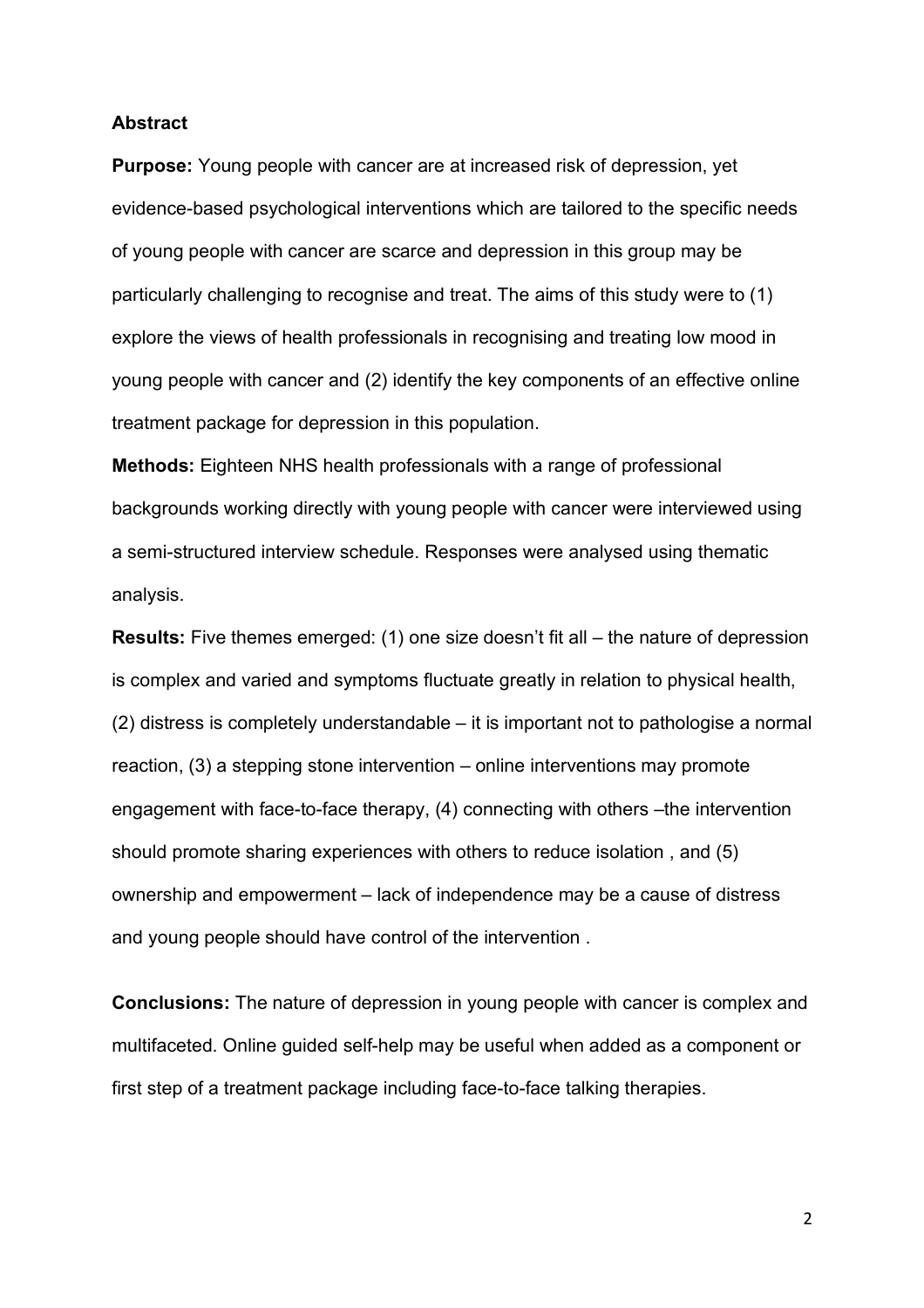## **Introduction**

Around 2200 young people aged 15-24 years of age are diagnosed with cancer in the UK annually.<sup>1</sup> Living with, and beyond, cancer can have significant psychological impacts on the young person. Mental health disorders such as major depressive disorder, anxiety disorders and/or posttraumatic stress disorder have been reported in a quarter of young cancer patients.<sup>2,3</sup> As many as 50% of all patients experience significant symptoms of depression,<sup>4</sup> although rates of disorders vary by study.<sup>5</sup> The self-reported psychological distress reported among young people with cancer does not seem to vary with gender and age. $6,7,8$  However, if left untreated, symptoms of depression are reported to persist after cancer diagnosis into adulthood.9,10 This has serious consequences for physical and psychological functioning and leads to significantly reduced quality of life.<sup>11,12,13</sup> Psychological treatments including cognitive-behavioural therapy (CBT) delivered in a variety of formats including computerised interventions and guided self-help (GSH) are recommended treatments for young people with depression.<sup>14</sup> However, interventions developed for individuals with mental health difficulties without cancer may not be as effective for those with cancer and may require adaptation.<sup>15</sup> In order to deliver effective psychological interventions to treat mental health difficulties in young people with cancer, it is important to understand the potential physical and emotional aspects of distress caused by cancer and its treatment that go beyond traditional symptoms of depression. These may include feeling tired, nausea and pain from diagnostic procedures and treatment, concerns with appearance (e.g. hair loss, skin changes), lessened ability to get around, fear of death and feelings of alienation and isolation. 16,17,18,19 High levels of distress are not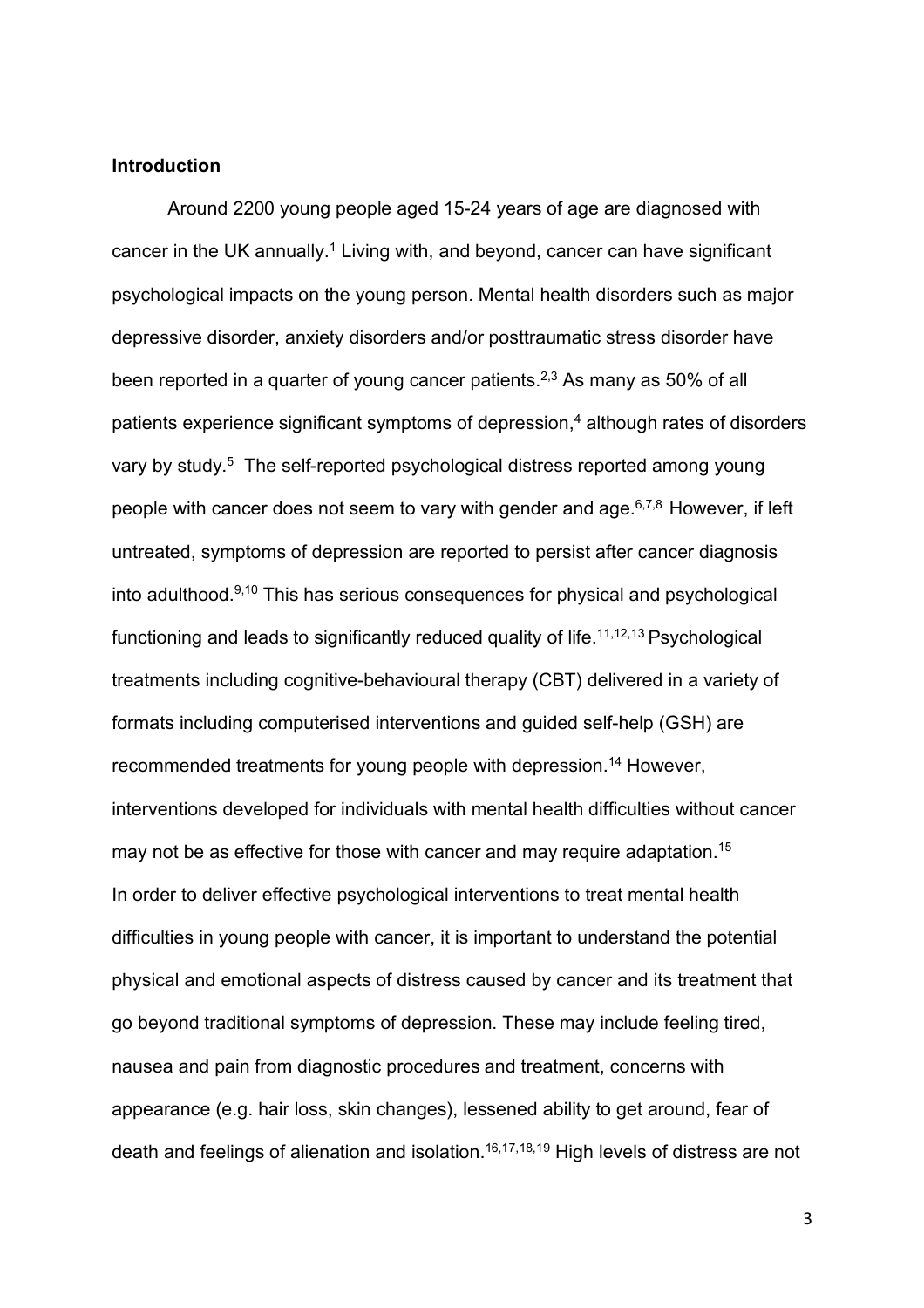caused by the same issues as those identified in standard depression manuals and include hair loss, missing leisure activities, worries about disease, missing school, mucositis, nausea and pain from procedures and treatment <sup>20</sup> which may lead to difficulties in accurately identifying psychosocial distress and depression in this population. 18,21 A further complication is that young people with cancer are a heterogeneous population whose psychological needs vary at different stages of cancer diagnosis and treatment.20,22. Therefore, there is a need to provide interventions for depression that are personalised to account for the unique difficulties faced by young people with cancer and which are not addressed in standard depression manuals. However, evidence-based psychological treatments specifically tailored to support young people with cancer and depression are scarce<sup>23</sup> . Reviews of psychosocial interventions for young people with cancer have reported contrasting findings, with three reviews reporting potential benefits,  $2^{3,24,25}$  whilst a small meta-analysis reported small to non-significant effects.<sup>26</sup>

Young people with cancer have said that it is crucial that their mental health needs are recognised and addressed as part of routine care. <sup>27</sup> Therefore multidisciplinary oncology health professionals (including oncologists, haematologists, nursing staff, radiographers, play specialists, psychologists, psychiatrists and psychotherapists) play a key role in supporting young people with the multi-faceted symptoms of distress that they may experience as they go through treatment.<sup>28</sup> However, due to the particular characteristics of depression for this patient group, health professionals may experience challenges in identifying and treating low mood so it is essential to assess their views since they have significant contact with young people and are key to effective service delivery, particularly in the absence of empirically established interventions for depression and cancer.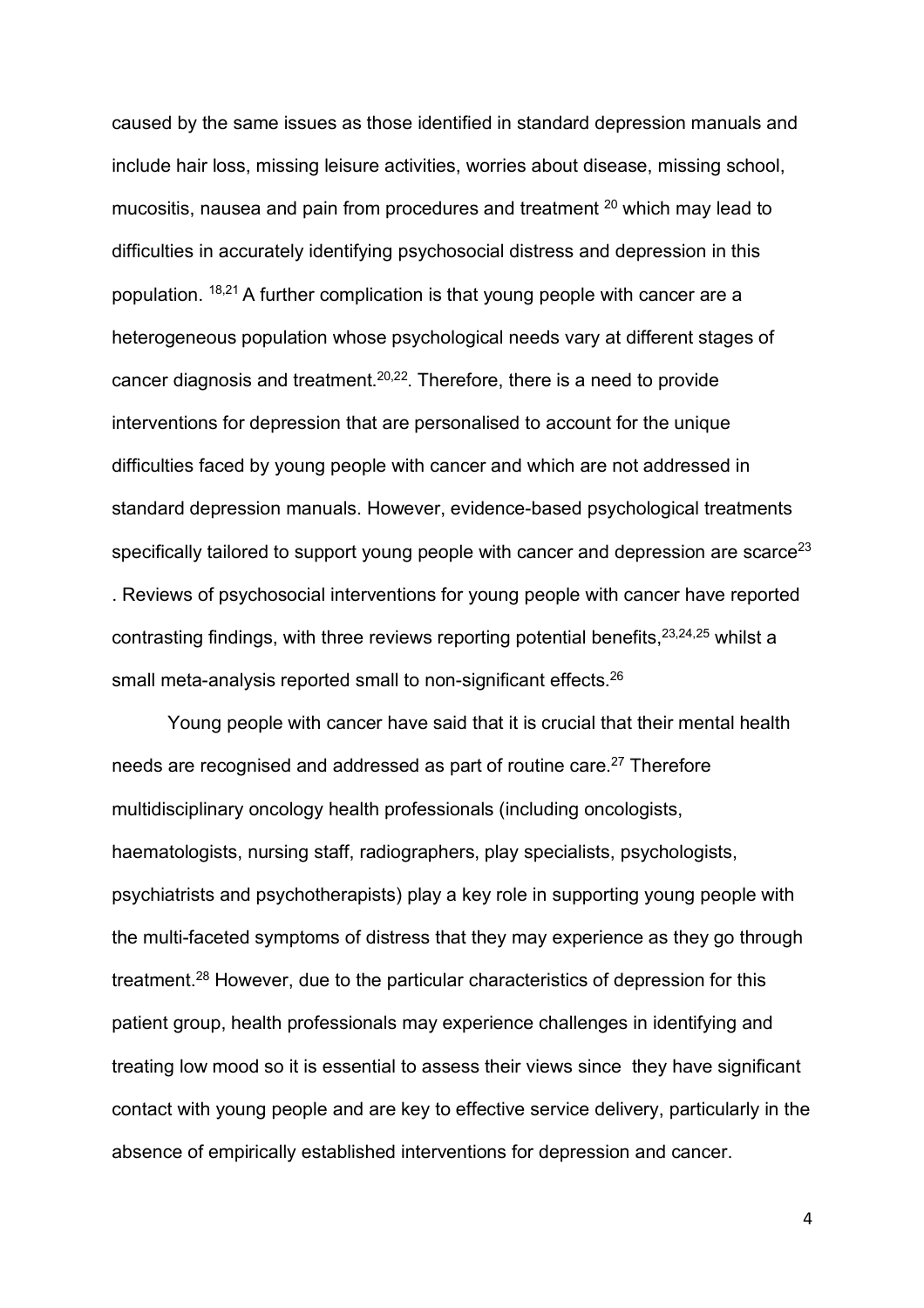Therefore, the primary aim of this study was to explore the views and perspectives of health professionals in recognising and treating low mood in young people with cancer.

Young people with cancer have expressed the need for psychological therapies for depression to be delivered in a way that maximises technology, e.g. online and computerised interventions, in order to allow them to manage their own care.<sup>29</sup> Computerised CBT has been found to be effective and acceptable for young people with cancer without depression<sup>30</sup> and could be particularly appropriate for young people with cancer as treatment is flexible and can be delivered at home or in hospital, reducing time spent away from school and peer groups. Similar integrated low-intensity interventions delivered by nurses in adult oncology services have been shown to be feasible, acceptable to patients, cost-effective and highly effective in reducing depressive symptoms in adults with cancer.<sup>15,31,32</sup> However, to date, computerised and online CBT packages have not been evaluated or adapted for use in young people with cancer. Therefore a secondary aim of this current study was to capture health professionals' views and opinions on the key components of an effective online treatment package for depression in this population.

#### **Methods**

## *Participants*

Participants were recruited from a local NHS Teenage and Young Adult cancer service, selected for geographical convenience, providing treatment to patients aged 13-24 years old. Twenty three multidisciplinary health professionals who worked directly with young people with cancer on a regular basis were invited to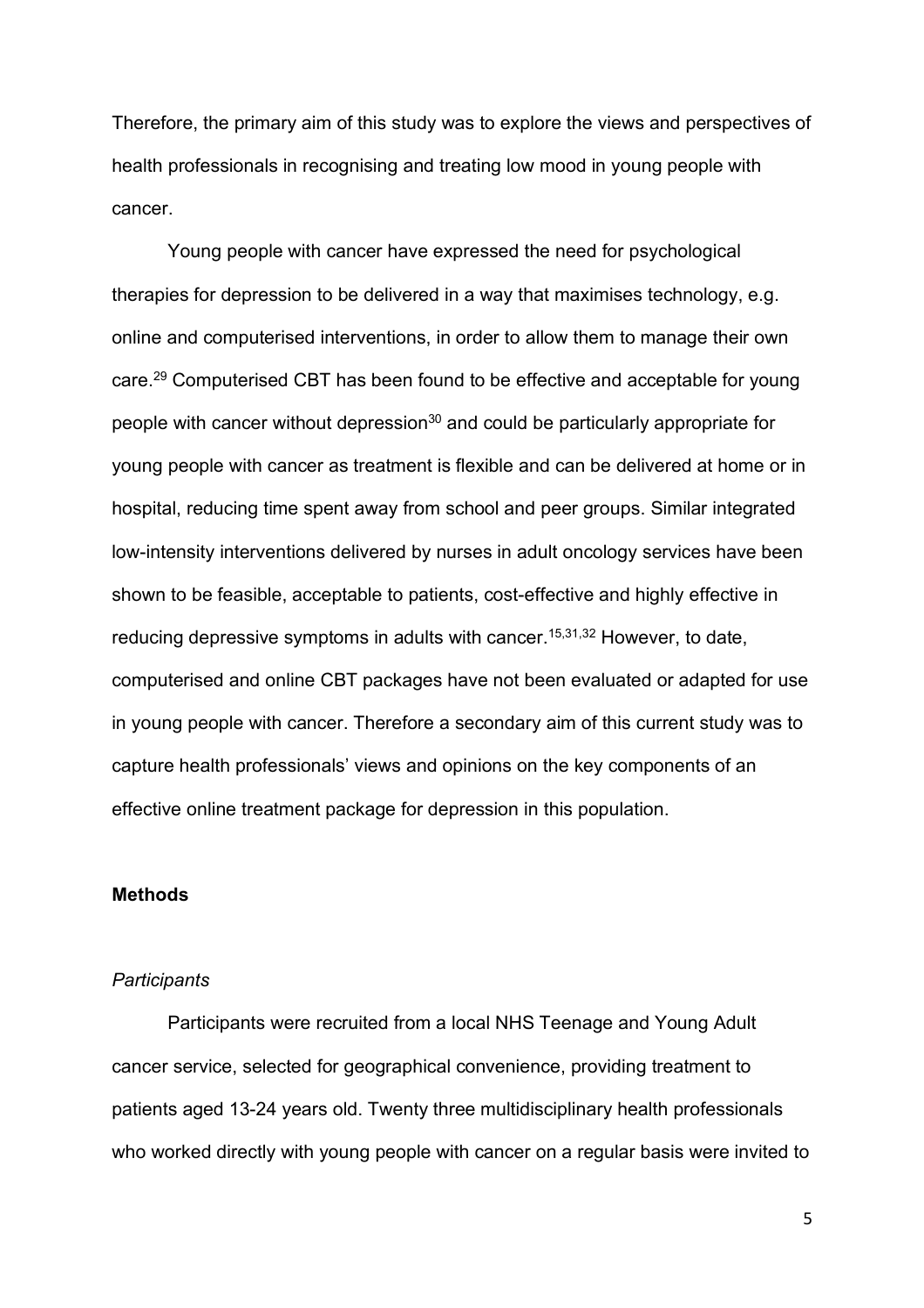participate through emails sent to all staff members. Eighteen (78%) health professionals consented to participate. Participants were from a range of professional backgrounds including medicine, psychology, psychotherapy and psychiatry. Participants were members of the psych-oncology team (including psychologists, psychiatrists and psychotherapists; *n* = 10), clinical nurse specialists (*n* = 3), play therapists (who see young adolescents with cancer; *n* = 2), radiographers (*n* = 1), consultant haematologist (*n* = 1) and activity coordinators (responsible for supporting young people and making being in hospital as positive experience as possible through providing informal activities and groups; *n* = 1). Seventy-two percent of participants were female and the range of years spent working with young people with cancer was 1-28 years.

# *Procedure*

Ethical approval was granted by the Health Research Authority and local NHS Research Ethics Committee. This study took a qualitative approach in order to explore participants' complex experiences about working with young people with cancer in depth. <sup>33</sup> All participants provided written informed consent. Data were collected by semi-structured face-to-face voice recorded interviews lasting between 30-40 minutes. Interviews were conducted by four members of the research team: one trained graduate student, one PhD student, and two clinical psychologists, all of whom had experience conducting qualitative interviews. The research team was based at a separate institution to the participants and interviewers were therefore unknown to participants. All interviews were audio-recorded and transcribed verbatim by trained research assistants and all identifying information was removed.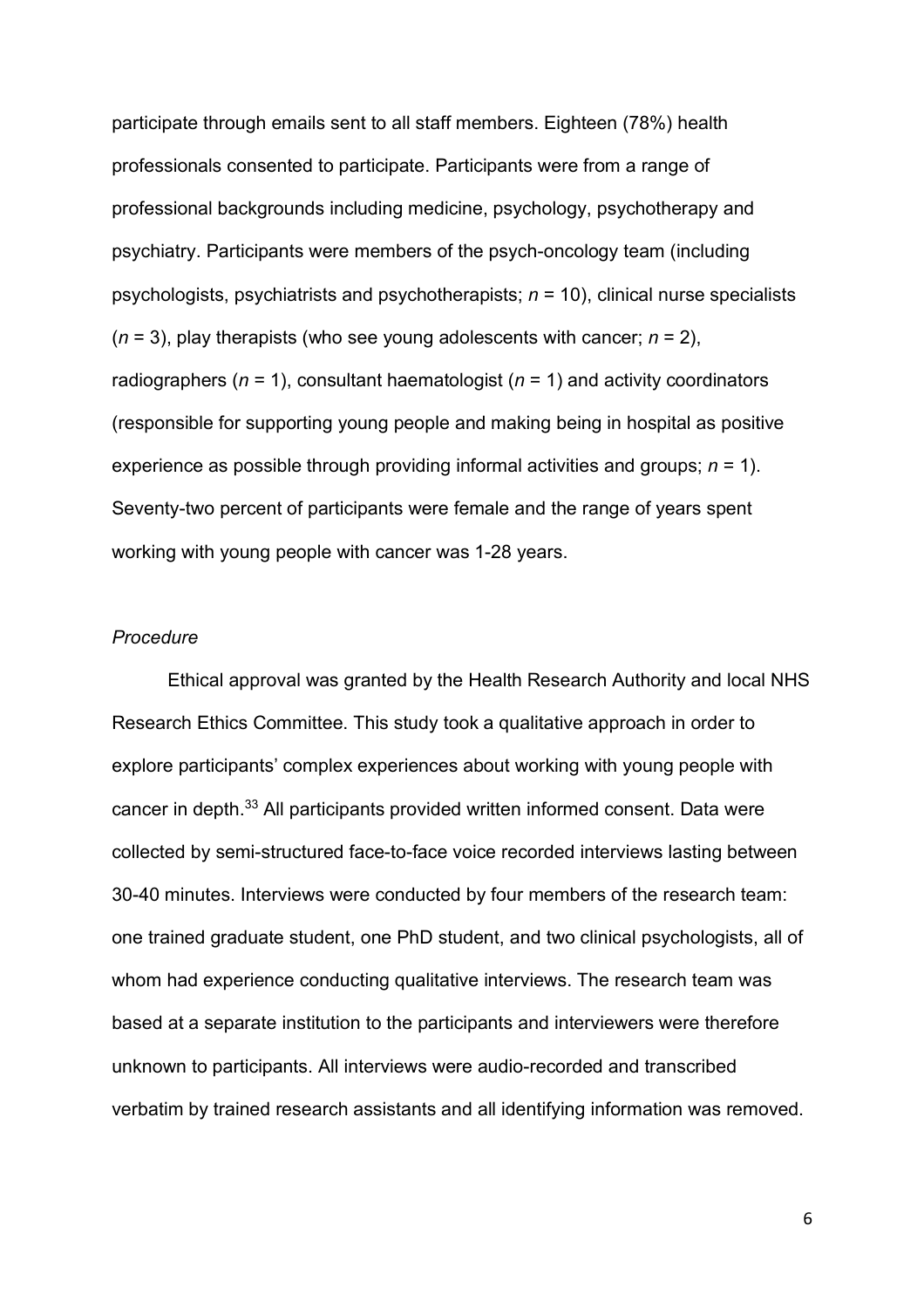#### *Interview schedule*

A semi-structured interview schedule (Appendix A) was designed specifically for this study in order to elucidate a number of aspects of participants' experiences of working with young people with cancer and low mood. Topics included health professionals' views on the nature of low mood in young people with cancer, the differences with symptoms of depression in standard child and adolescent mental health services, and the characteristics of an effective treatment package for young people with cancer and low mood. In relation to the latter topic, participants were shown an early version of an online guided self-help intervention developed by the research team, based on the Modular Approach to Therapy for Children with Anxiety, Depression, Trauma, or Conduct Problems (MATCH-ADTC).<sup>34</sup>

The interview schedule was used flexibly to ensure detailed information was obtained and included initial open questions with optional follow-up prompts.

#### *Data analysis*

Thematic analysis was used to identify and categorise key themes in the data. 35,36 Analysis was based on an inductive approach, whereby the themes identified were grounded in the data.<sup>37</sup>

The six-phase approach to thematic analysis outlined by Braun and Clarke<sup>35</sup> was followed. (1) All interviews were transcribed verbatim and identifying information was removed to ensure anonymity. (2) Each transcript was then read several times to allow the research team to immerse themselves in the data. (3) Ideas that appeared significant or interesting were coded and noted against the transcript. (4) The codes and ideas were collated to form themes. (5) The identified themes were then reviewed against the raw data, and analysis continued until no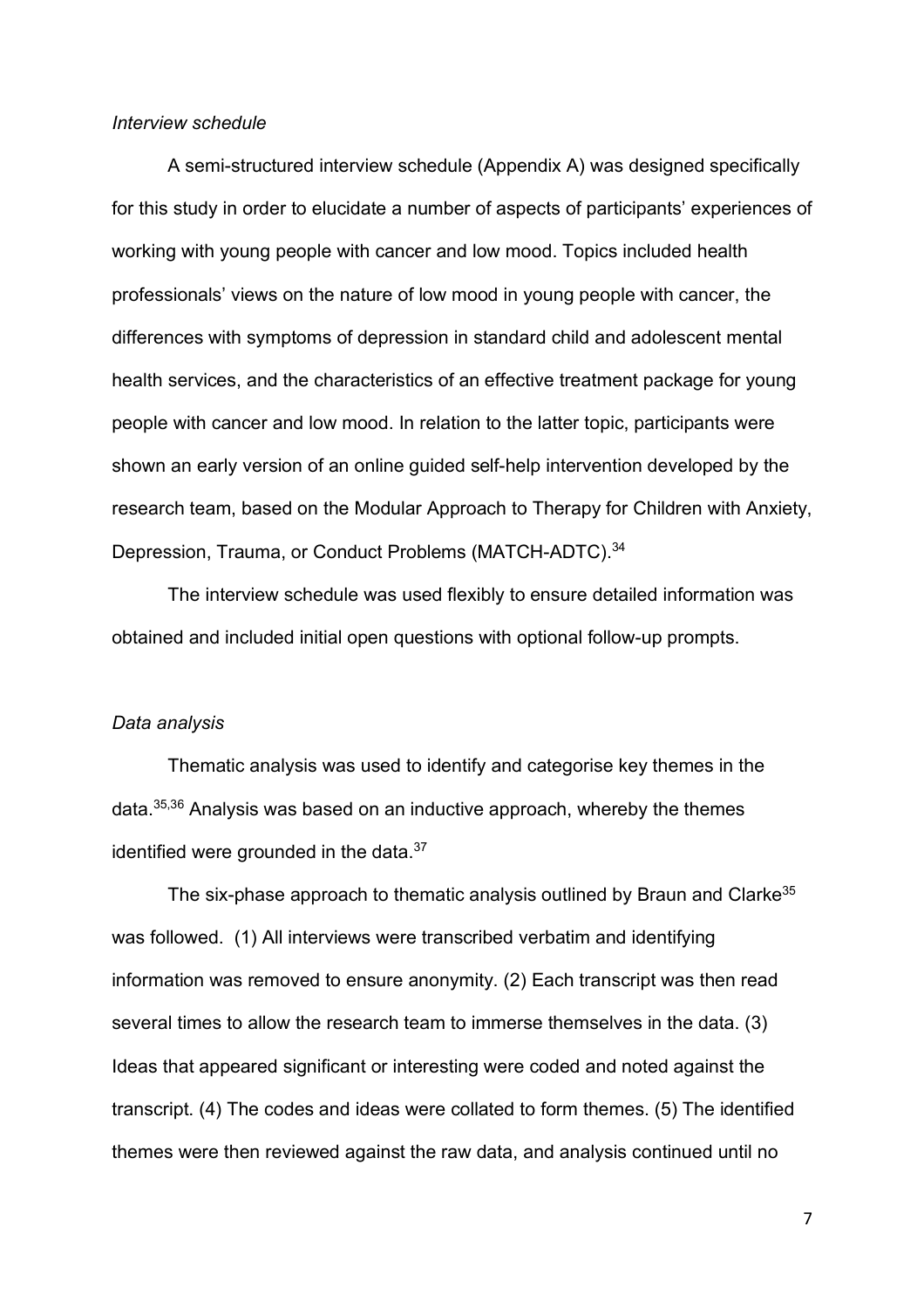new themes emerged. (6) The refined themes were then named using a consensus approach.

The analysis was conducted by two qualitatively experienced members (AC & MS) of the research team to gain multiple perspectives on themes and enhance the credibility of the analysis. Each person analysed the data separately before discussing their analyses and agreeing the final themes. A subset of transcripts and the final set of themes were then reviewed by RS. The analysis was completed by hand without the use of qualitative analysis software.

## **Results**

Five themes and three sub-themes were identified and organised into two domains: (1) Challenges in defining depression and (2) features of an effective online intervention. There did not appear to be any pattern in the themes identified by participants from different professions. Each theme is presented in detail below and illustrated with quotations.

## *Domain One: Challenges in Defining Depression*

The first domain focused on the challenges that health professionals face in defining depression in young people with cancer. This included two themes relating to (1) the complex and varying nature of depression in this population and (2) that low mood, distress and depression symptoms were an understandable reaction to a life changing and life threatening diagnosis.

#### *One Size Doesn't Fit All*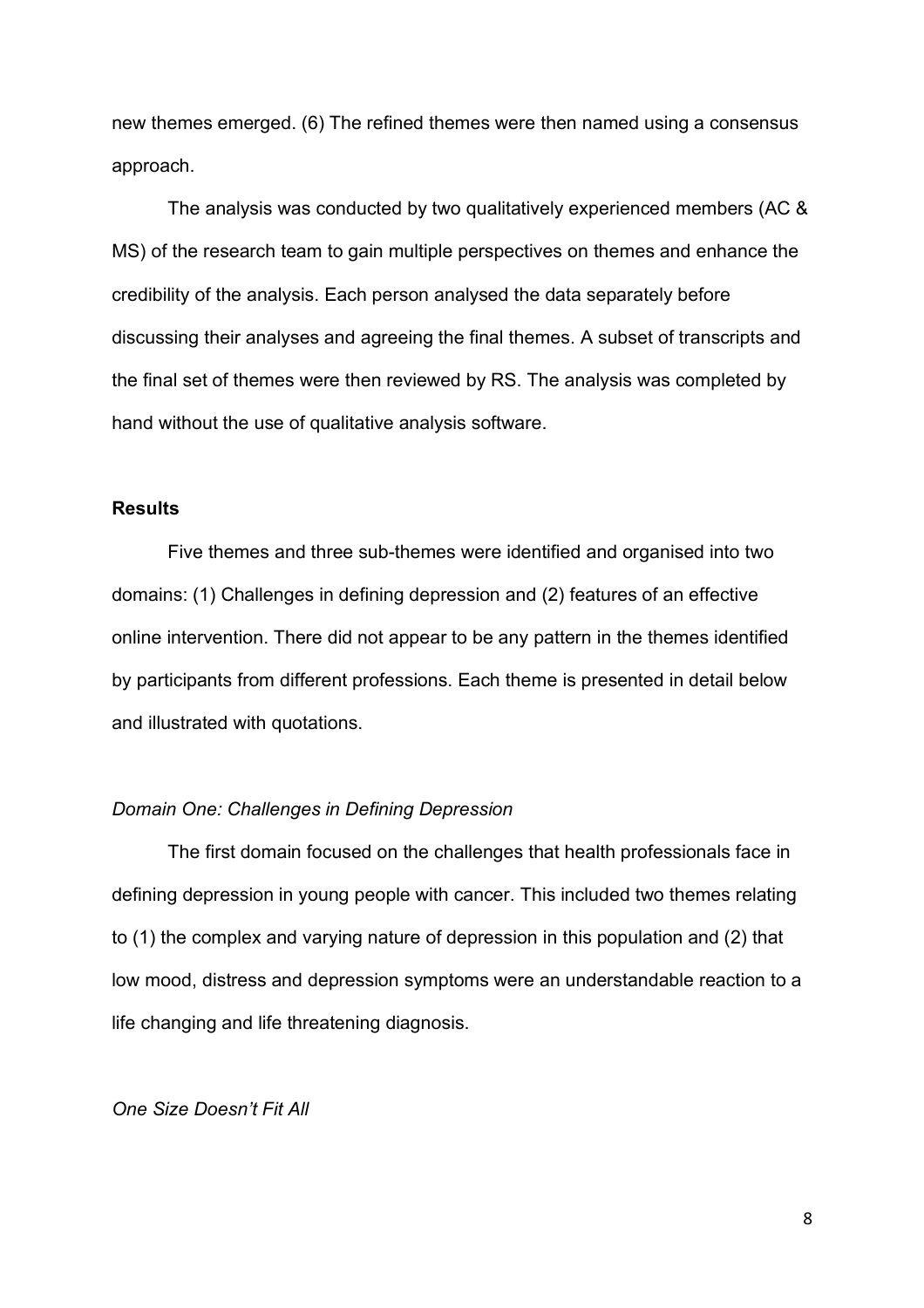Participants described the complex nature of distress in young people with cancer. They highlighted that the nature of depression differed from individual to individual and explained that *'one size doesn't fit all'* when identifying symptoms of depression in this population: *"Depression in young people with cancer is much more complex and it is difficult to operationalize those complexities."* Many participants explained that they did not find a depression diagnosis helpful because of these complexities e.g. *"Even though depression in a technical way may fit for this group of young people, actually that doesn't capture it, because actually it's much more complex than that…it's kind of one size doesn't fit all."*

## *Fluctuating symptoms*

Participants explained that one of the complexities was that the symptoms of depression often fluctuated in response to changes in physical health and varied at different stages of treatment. For example, some young people reported increased symptoms of depression during active treatment whereas others reported worsening low mood following initial diagnosis or at the end of treatment: *"It's very variable and can change much more than you might see in depression [without cancer]. It can just be a bad few days of the week and then go bad again when they get some other bad news."* Similarly, participants explained that depression, symptoms often fluctuated rapidly with participants describing how a young person could present with severe low mood one day but be improved significantly the next (e.g. following positive test results): *"It is very variable and can change day-to-day much more than you might see in depression in young people without cancer."* 

## *Distress is Completely Understandable*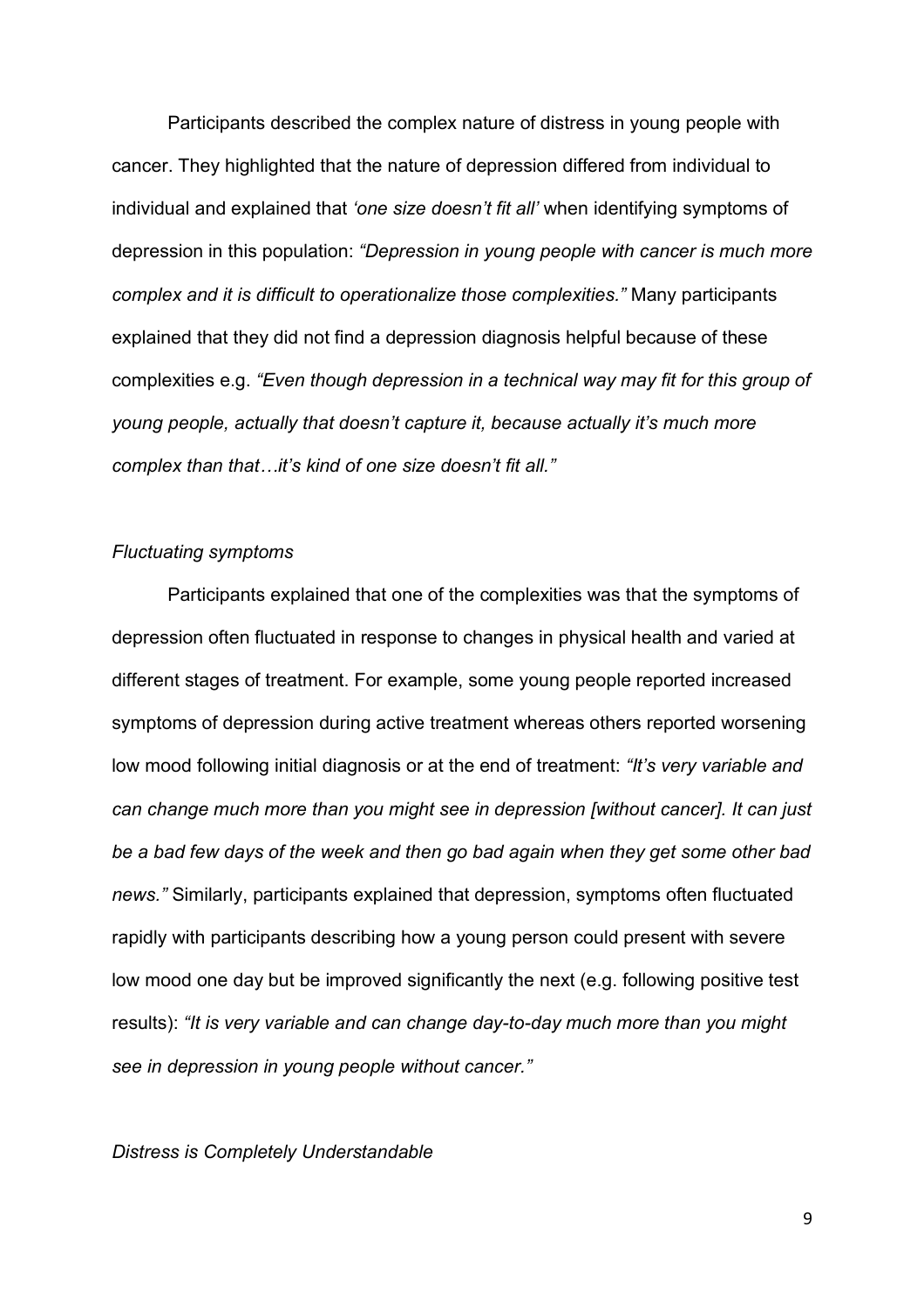Almost all participants explained that low mood is a common and understandable reaction to cancer in young people e.g. *"young people go under the duvet, which is a very very common place…it's like just shut your mind and just get through it and I think that is very appropriate. That seems to be completely understandable."* Participants described how low mood was a normal and appropriate reaction to a cancer diagnosis and treatment: *"I think the majority of young people have low mood at some point, many points, throughout their whole journal. And lots of it is completely normal, they have enough reason to [feel that way]"* and *"We would very regularly see young people who would be very low in mood just because of what has just happened…so one would really feel that it would be very appropriate to be weeping and very upset….just think about the nature of chemotherapy and how many of us would just think 'oh that's ok, I'm fine with this"*

#### *Don't pathologise distress*

Participants were clear that it is important that health professionals do not over-label a normal reaction to a difficult situation: *"Having a cancer diagnosis is one of the worst things that can happen to someone… everybody will have a catastrophic reaction to a catastrophic diagnosis.*

Participants therefore thought it was important to validate young people's emotional experiences and to normalise these e.g. *"normalise but don't patronise."* They said that it is vital that any intervention for depression *"allows young people to define their own emotions, rather than us defining it for them."* They explained that it would be helpful for interventions to include information about depression in a way that validates young people's experiences and allows them to make their own decision about what is a 'normal' emotional reaction, whilst also providing psychoeducation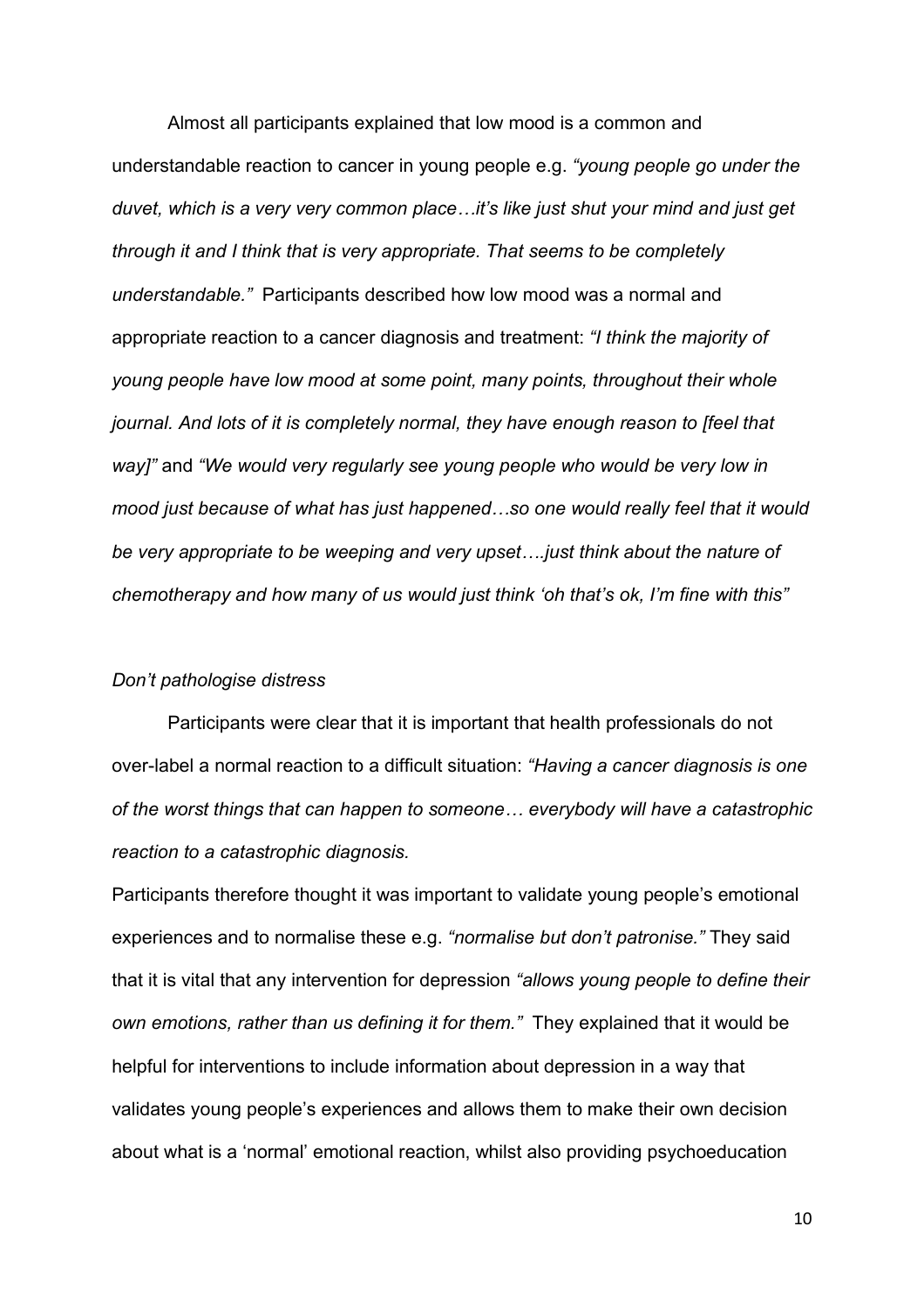about depression e.g. "*some sort of psychoeducation about depression, could be good, we know that the shock of cancer makes people feel like this, but if you start noticing these symptoms... for longer than, you know, a month, or whatever, then you know, do you talk to your GP, you don't have to deal with this on your own."*

### *Domain Two: Features of an effective online intervention*

This domain comprised three themes focusing on the features of an efective online psychological intervention: (1) acting as a 'stepping stone' to promote engagement with face-to-face therapy; (2) enabling vulnerable young people to connect with others; and (3) promoting ownership and empowerment of young people with low mood and cancer.

### *A Stepping Stone Intervention*

There was consensus among participants that online interventions could not replace the enormous therapeutic benefits of forming a therapeutic relationship through face-to-face psychological therapy: *"There is a huge amount of value in simply being with them [face-to-face] through the whole journey."* 

Participants suggested that GSH including online and computerised interventions for depression may have the most benefit for young people who do not or cannot currently engage with face-to-face services: *"The big issue with them when seeking help is that actually doing the talking, they don't want to do that, whereas if you put them onto something online they are much more likely to engage in that, maybe at an earlier stage."*

They described how there was a need for such interventions to act as a *"stepping stone",* signposting young people to other resources and raising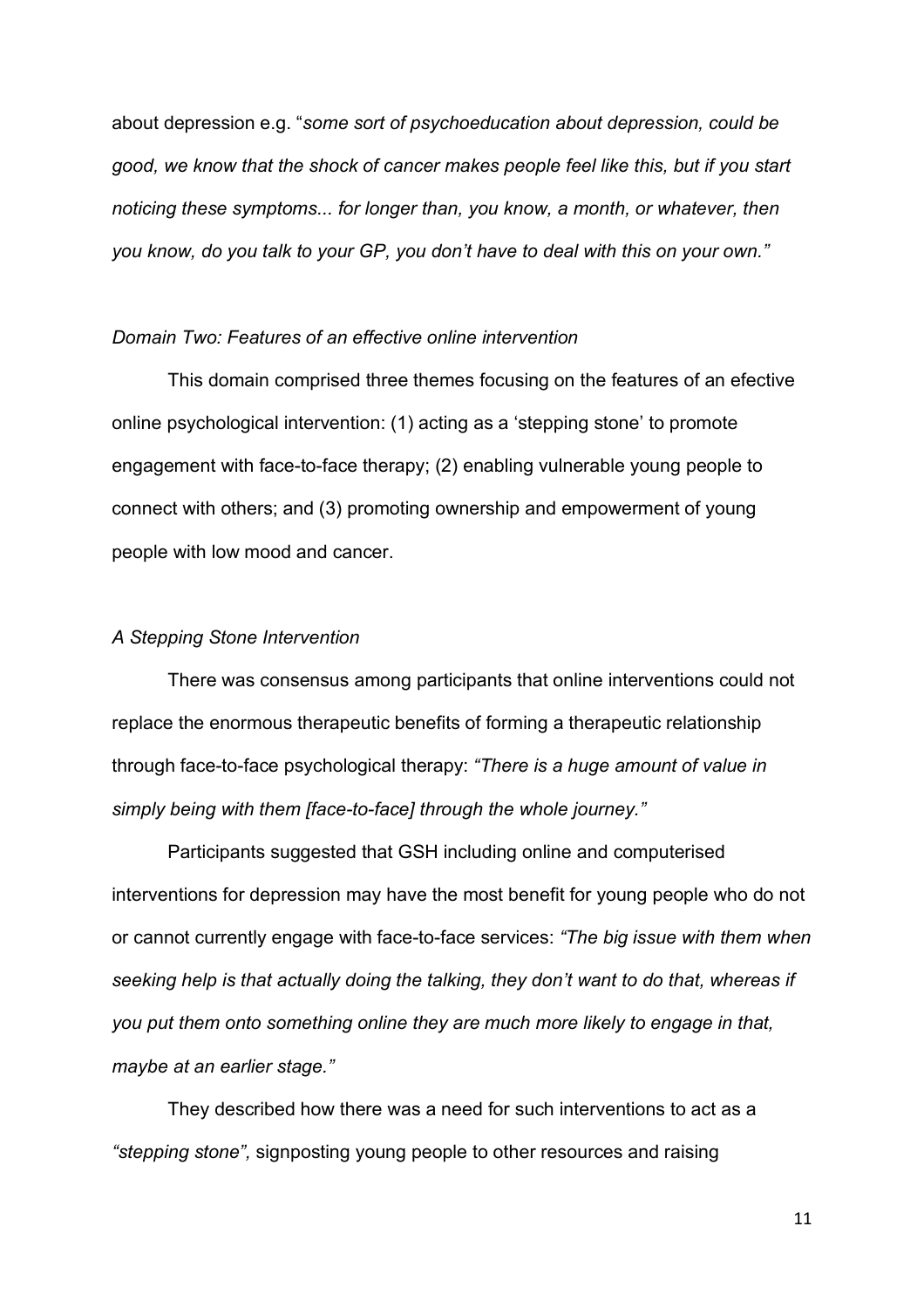awareness of face-to-face services, or having value in areas with long wait-lists for psychological therapies e.g. *"I think it could be useful as a stepping stone until they could get additional help".* However, there was a consensus that such interventions should always be offered in addition to, not instead of, usual care.

## *Connecting with Others*

The majority of participants talked about relationships and the importance of engaging with others where possible, due to the isolating experience of having cancer during adolescence and the early adult years. Participants explained that *"we must keep human contact"* as young people with cancer often feel isolated and alone.

One concern raised by participants was that online interventions may increase isolation and they highlighted that it was important for treatment packages to encourage young people to *"get back into their lives"* when appropriate. Young people with cancer face various challenges in doing this, both practically and emotionally, and participants suggested that psychoeducation and support for managing these challenges were key areas for treatment packages to address, for example supporting young people to gradually increase social contact in a phased way: *"I think little behavioural things like this are really important. So I think something saying, you know, it might feel embarrassing or scary or difficult to talk about, but we know that talking to people is really helpful. How could you bring this up with your friends and family, you know... just… just something like that… could be really good."*

#### *Therapeutic benefits*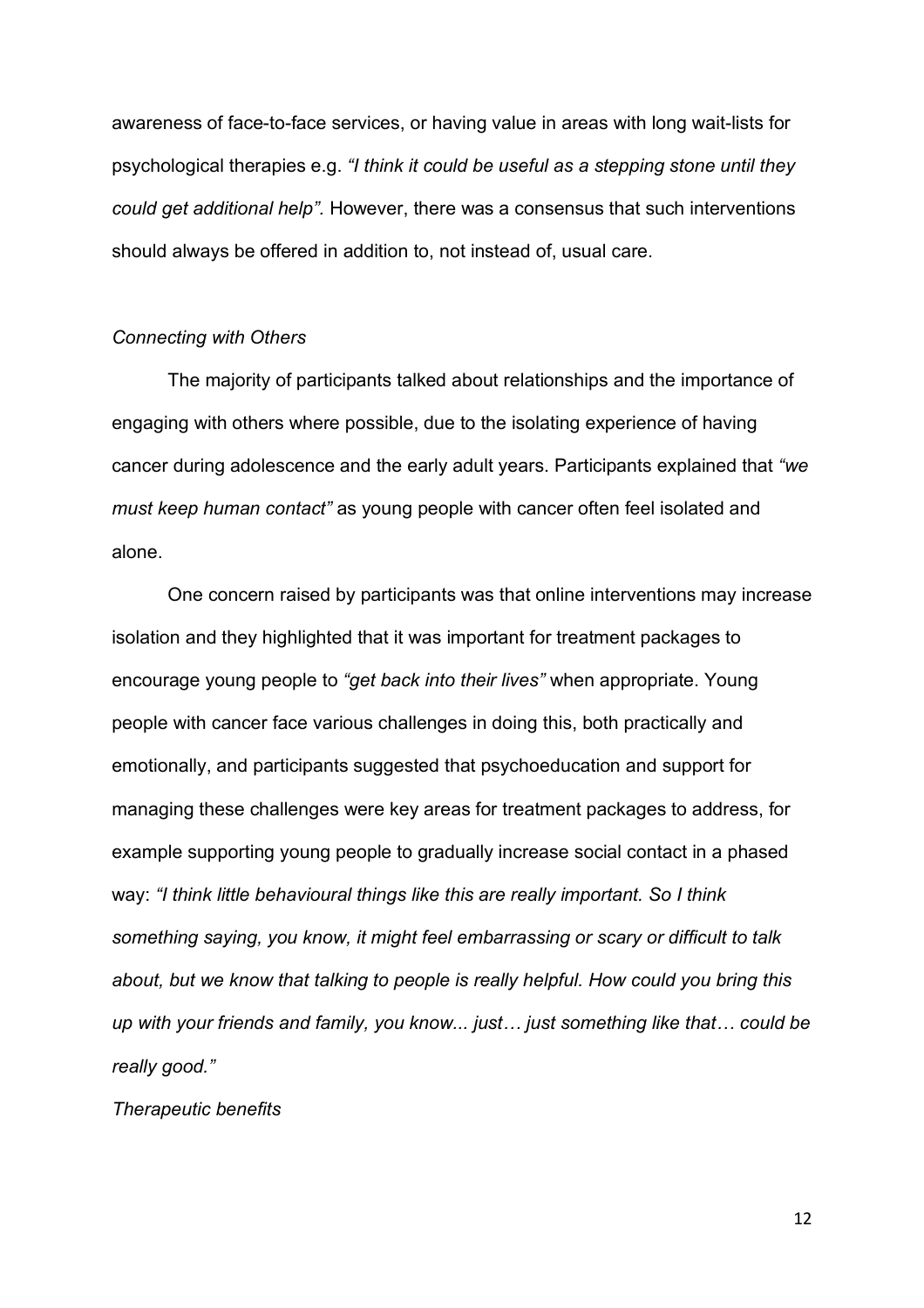Participants explained that connecting with other young people with cancer could also have therapeutic benefits as it would highlight that they were not alone e.g. *"Low mood is definitely a mixture of feeling alone in the world and going through these experiences. And I think that sometimes it [interacting with others] does help…they can see that there are other kids who actually got through the same or similar."* Connecting with others was also seen as therapeutic as it would help young people who were feeling 'abnormal' compared to their peers:

*"I think that what every teenage wants is to be normal, when you've got cancer you're not normal. But you can find a little group so that you're not alone. You're not unique, you're not the only person going through it, that kind of thing is probably the most beneficial for them."* 

The act of sharing experiences was also described as therapeutic by turning the young persons' experience into something positive by helping other young people in the future: "*I think it would be really good as their experiences might help others in the future …for some people I think that might be a way that they get something from this whole thing, that they feel they can give something back."* Participants described how they had seen how sharing experiences about cancer had resulted in young people taking a different perspective on their lives: *"Some say I wouldn't change what has happened, which I always find is very remarkable, and somehow it's the cancer that gives them the confidence to do A, B, C."* 

## *Ownership and empowerment*

Participants highlighted that one challenge of being diagnosed with cancer as a young person was the sudden need to become dependent on others e.g. parents, during a time when they had been forging independence. One participant said: *"I think the things that cause the distress are the inabilities to be achieving the goals*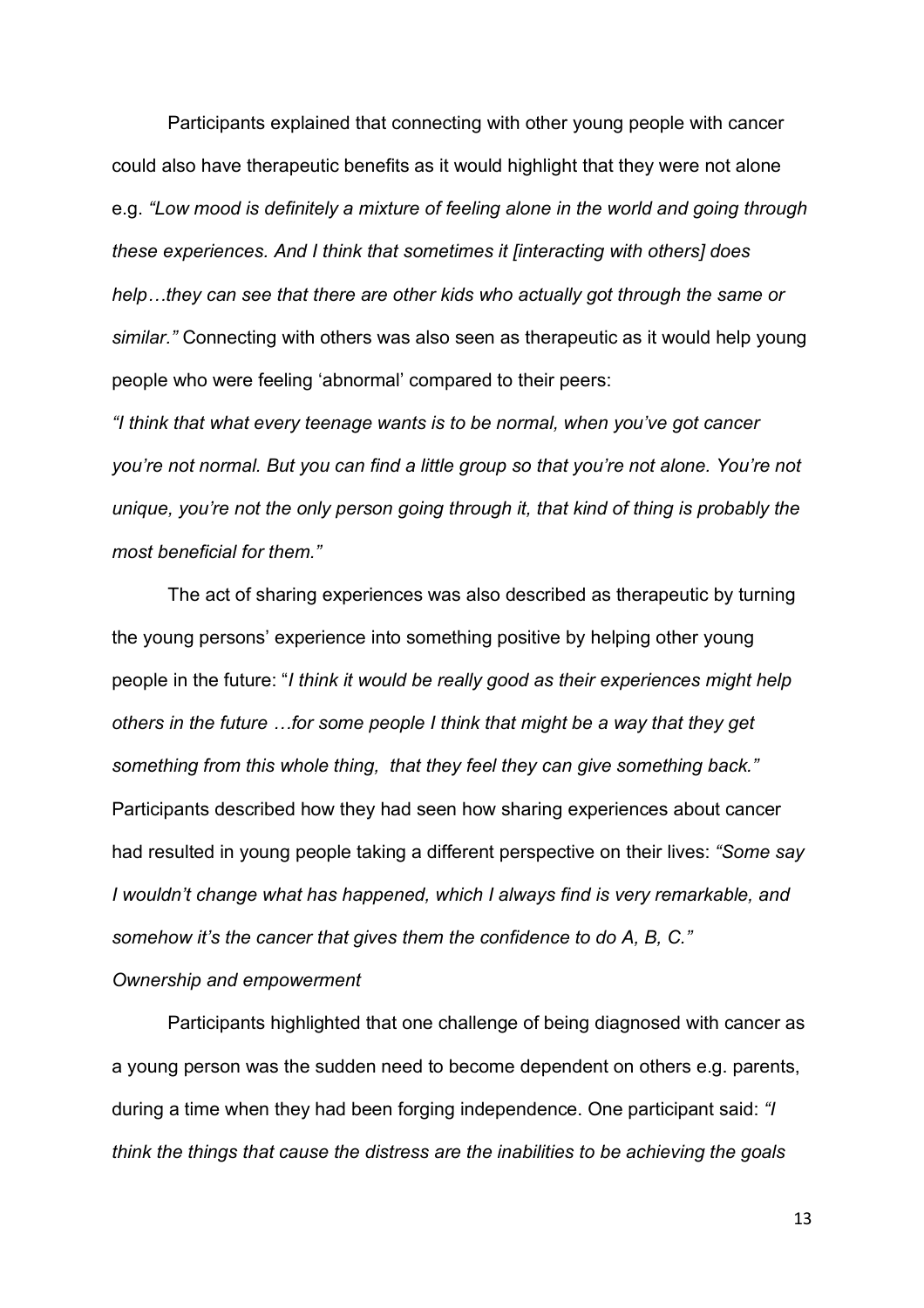*that are part of adolescence".* Participants highlighted a need for interventions for depression to be flexible, personalised and modular rather than traditional linear manualised approaches so that young people could select topics that were relevant to them. Participants expressed the importance of empowerment in any psychological intervention and suggested that treatment was most effective when the young person had control over the intervention and could opt in and out of different treatment topics: *"Maybe something casual like an app [would be helpful], so they can pick up a module or two without having sessions in a particular order, or doing a certain number. Young people prefer that actually, they can make choices…it needs to be flexible."*

Some participants also talked about how identifying and recognising strengths was also important for empowering young people and ensuring that their identity went beyond having cancer: *"You start by thinking about your identity which is all of your strengths, and abilities and resources."*

## **Discussion**

This study explored the nature of low mood in young people with cancer from the perspective of health professionals working directly with this population. The themes that emerged from this analysis illustrate the challenges health professionals face when defining depression in young people with cancer. There was consensus that distress is an understandable reaction to a cancer diagnosis, and that care needs to be taken not to 'over label' what can be considered a normal reaction. Although cancer survival rates have significantly improved due to medical advances, many still view a cancer diagnosis as synonymous with death $20$  and fear and low mood could therefore be considered a rational response. However, the fluctuating mood often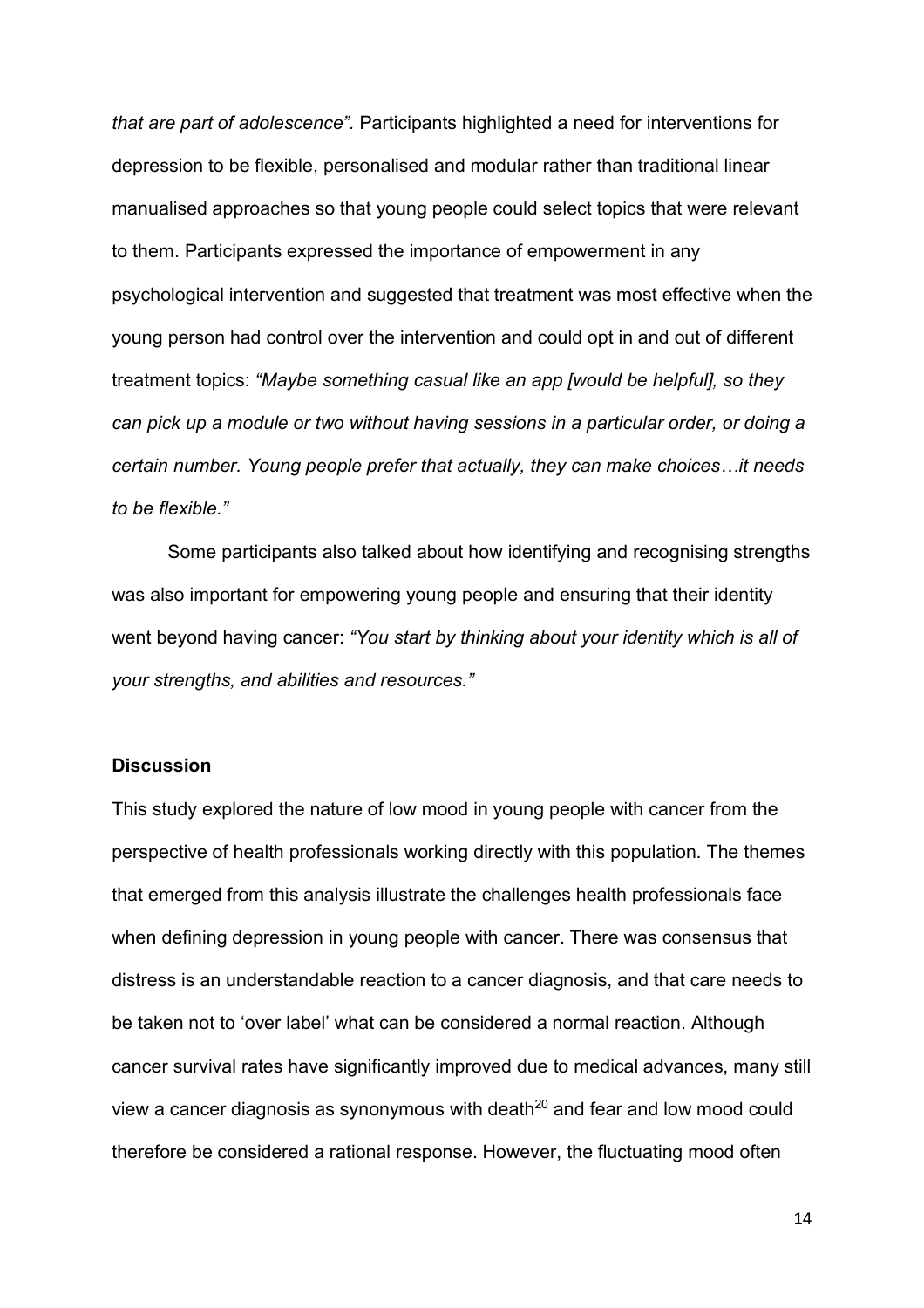seen in this population may mean transient periods of low mood are difficult to identify as indicative of a mental health disorder and previous research has shown that health professionals can fail to accurately identify depression.<sup>18,21</sup> For example, physicians and nurses have been shown to overestimate levels of anxiety and depression in young people undergoing chemotherapy, yet underestimate symptoms of depression caused by the side effects of treatment.<sup>18</sup> Health professionals participating in this study described how normalising and validating emotions, and allowing the young person to define their own emotions, may help overcome some of these challenges. Further research is needed in order to understand how health professionals can avoid pathologising a normal emotional reaction whilst also ensuring that young people with depression are identified at an early stage so that appropriate support can be delivered. In line with a previous review,  $28$  health professionals discussed a wide range of factors related to low mood that young people with cancer might face, including the sudden loss of independence, the physical side effects of treatment (and subsequent impact on body image e.g. hair loss and weight changes) and the emotional and physical isolation from peers. It is likely that individual differences in emotional responses to these challenges will vary according to a range of risk factors including difficulties in parental coping, existing social or emotional problems prior to diagnosis, having a negative attributional style, and the type of cancer.<sup>38,39,40,41</sup> Therefore, it is important for interventions to be able to accommodate and support a heterogeneous group of young people.

Treatment for depression in young people without cancer is well established<sup>14</sup> however these treatments have not been systematically evaluated in young people with cancer.<sup>23</sup> The findings of this study indicate that health professionals thought it was likely that treatment adaptations would be needed to address the complex and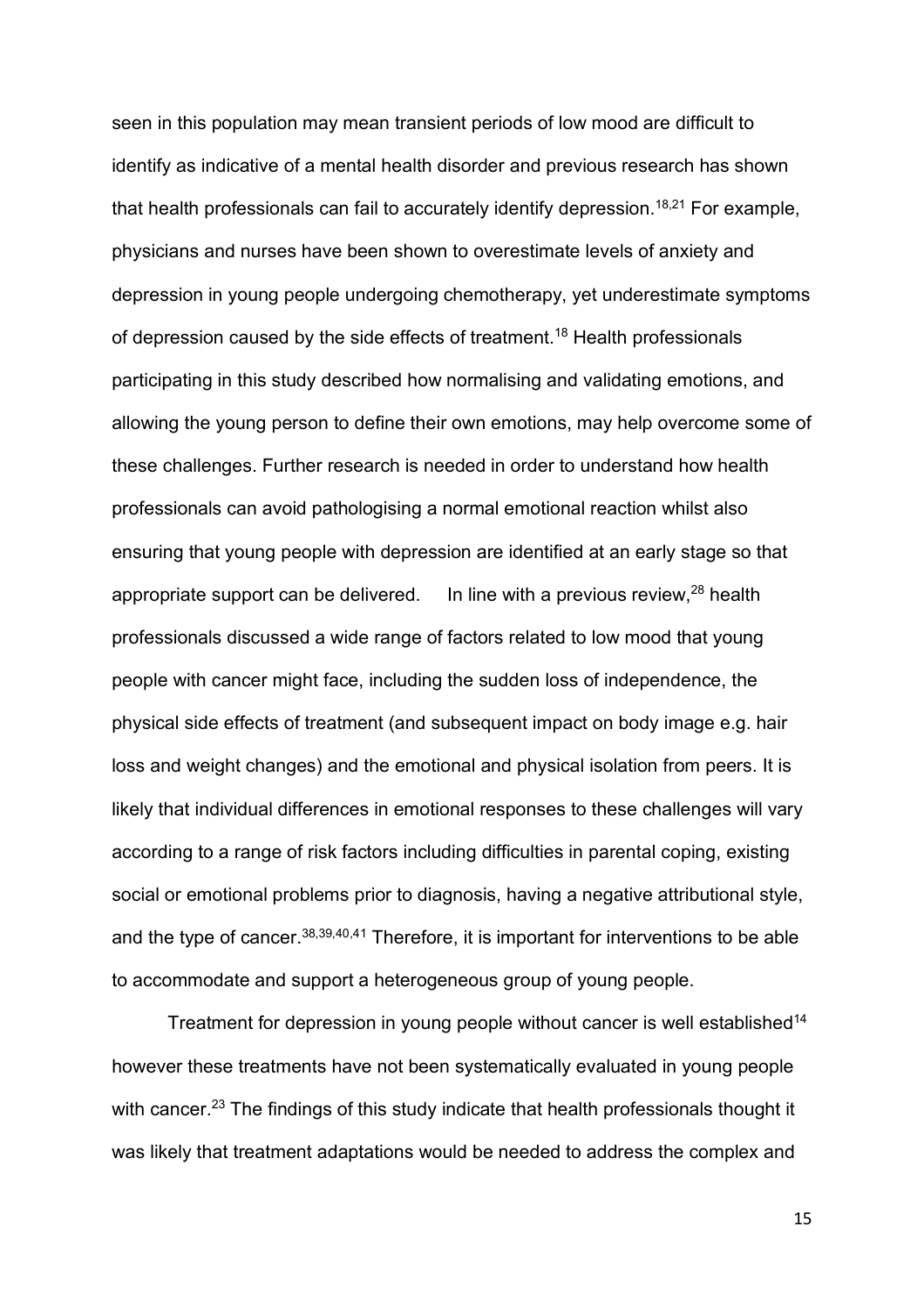multifaceted aspects of low mood faced by the patients they saw. They highlighted that interventions needed to address the specific challenges faced by young people with cancer, such as the side effects of treatment and social isolation, which undoubtedly contribute to low mood. New, state-of-the-art modular psychological treatments based on CBT principles may lend themselves to personalisation for young people with cancer, as they combine fidelity to treatment protocols with flexibility to the individual presentation $41$ . In this study, health professionals were shown an online intervention based on MATCH-ADTC<sup>34</sup>. Participants agreed that the modular design would empower young people to make choices about their own treatment and allow flexibility in addressing distress more broadly (rather than a sole focus on depression symptoms). It was suggested that other treatment approaches in addition to CBT (the psychological treatment recommended by NICE for mild depression) which are used in young people with cancer could also be incorporated as stand-alone modules. Narrative approaches may help the young person externalise both the depression and the cancer, e.g. using beads as prompts can help young people tell their own story of cancer and positions them as an expert in their own life.42 Future research is needed to explore the effectiveness of flexible modular based interventions which would allow young people to select treatment topics that are most relevant to them.

Themes also emerged relevant to the usefulness of online GSH interventions for young people with cancer and depression. In young people without cancer, online CBT for depression is recommended and well established for mild-moderate low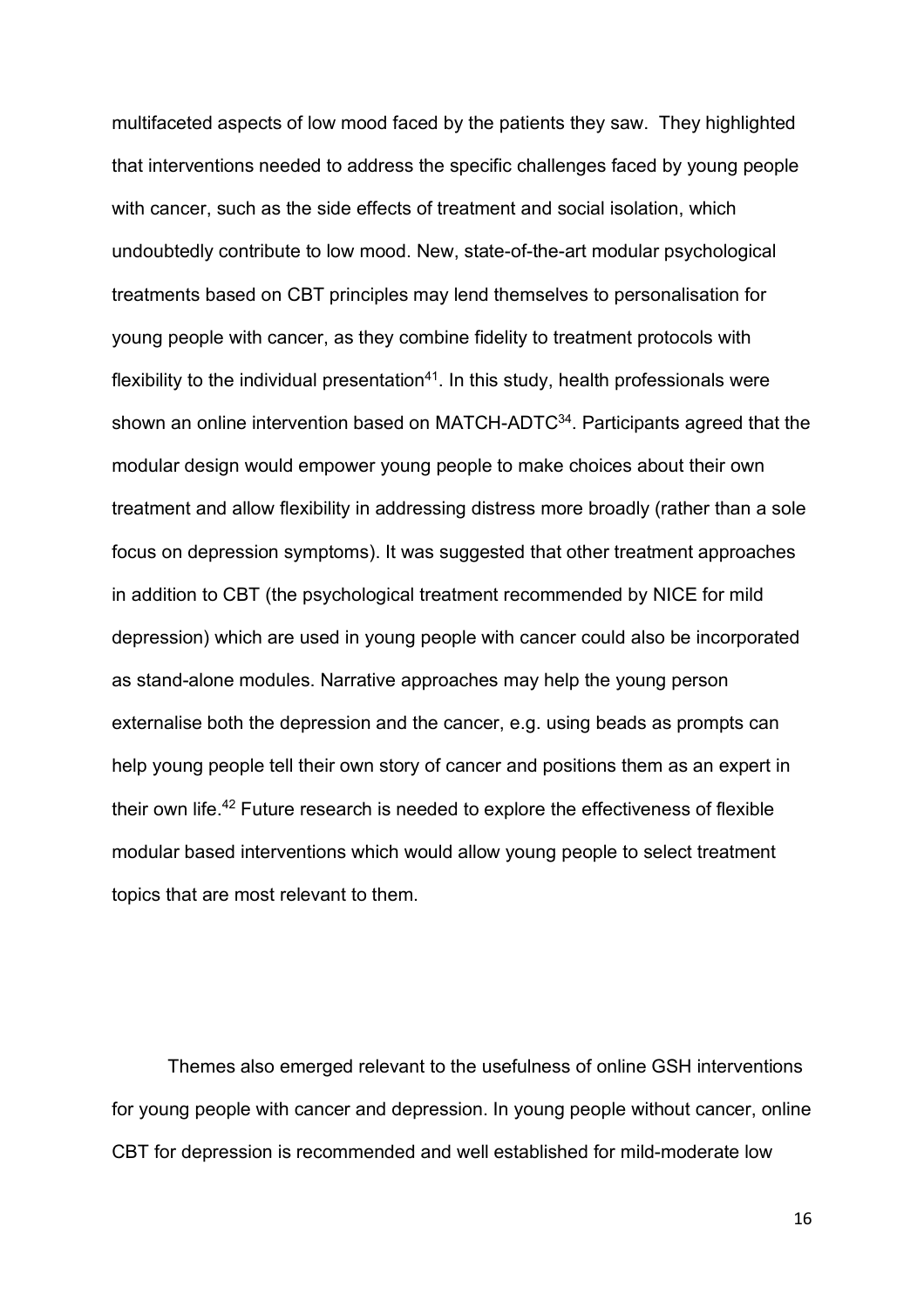mood.<sup>14.</sup> Young people often favour such interventions over face-to-face therapy<sup>29</sup> and health professionals in this study highlighted that online GSH could add value to existing services as a first step in raising awareness of depression and signposting young people to other resources and services available to them, through a medium that they are comfortable and familiar with. Furthermore, health professionals highlighted the importance of relationships and engagement with others, which is often interrupted by cancer. For example, young people may miss school and other activities due to treatment appointments, or they may choose to withdraw socially due to the side effects of treatment. <sup>43</sup> Existing online GSH packages for depression tailored for use with young people with cancer could improve access to treatment and minimise further disruption to social and occupational functioning; however, further research is needed to ensure that such interventions do not increase a sense of isolation in young people with cancer. In addition, online interventions would empower young people to take control of their mental health,<sup>29</sup> which may be particularly important for this population as developmentally they are trying to forge independence and autonomy. Despite these advantages, health professionals in this study thought that online interventions should be provided as an adjunct to face-to-face talking therapies rather than as the sole provision of support. Therefore online interventions may be particularly helpful when integrated with existing services in the form of GSH.

This study has provided preliminary information regarding multidisciplinary health professionals' views of identifying and supporting young people with cancer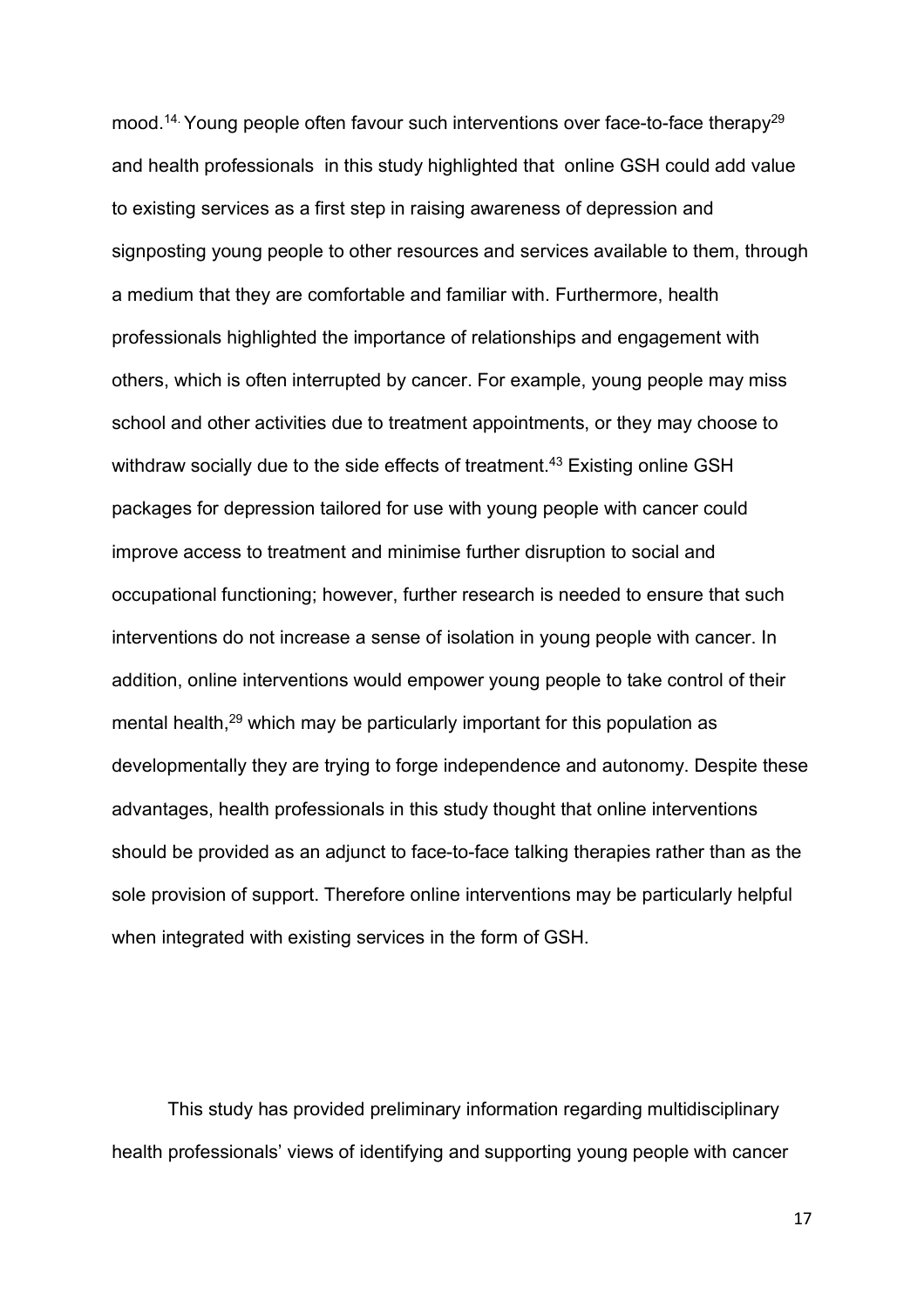and low mood. However, the small sample size was recruited from a service which had a large multidisciplinary psychological services team to support young people, which may have influenced the findings and it is possible that the findings reported here are not representative of clinician views across the National Health Service. While it was felt that data saturation was reached with these 18 interviews, it is possible that further themes may have emerged were health professionals from different cancer services recruited. In addition, the views of other health professionals e.g. occupational therapists and physiotherapists were not represented in this research; future research should seek to capture the views of all health professionals involved in providing care to young people with cancer. Participants' views of the use of an online intervention for depression may in part have been influenced by their own age and attitudes towards technology; however, this was not measured in this study.

The findings of this study suggest that depression in young people with cancer is complex and multifaceted and can be challenging for health professionals to accurately identify. Online interventions may be a helpful adjunct to face-to-face therapy; however, future research is needed to evaluate existing online interventions for low mood to identify whether adaptations are required to effectively treat depression in young people with cancer.

#### **Acknowledgements**

This research was funded by a Health Foundation Innovating for Improvement Award and supported by the National Institute for Health Research Biomedical Research Centre at Great Ormond Street Hospital for Children NHS Foundation Trust and University College London. We would like to thank the reviewers for their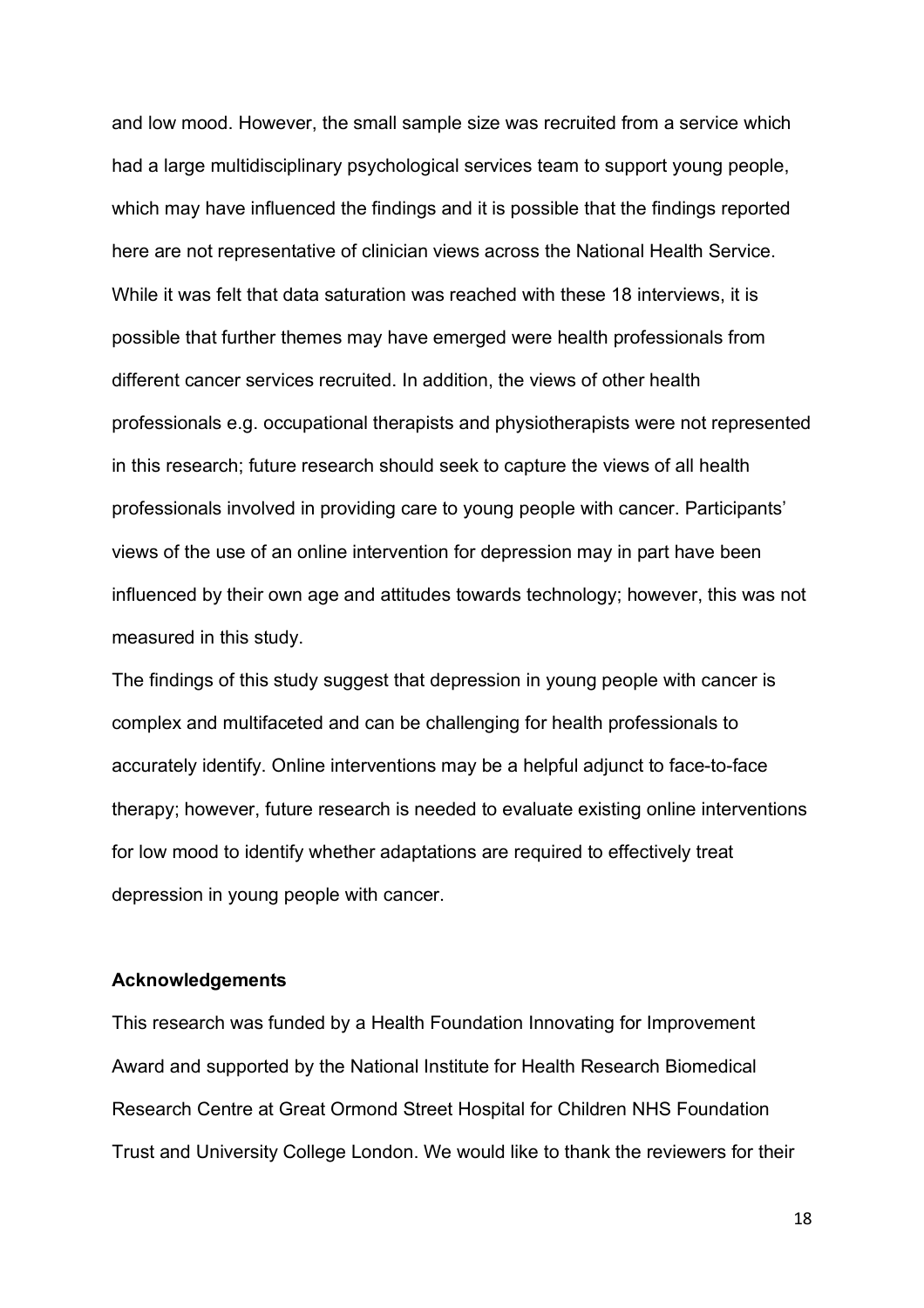helpful comments on the manuscript and PracticeWise for their agreement to use MATCH-ADTC in this research.

# **Author Disclosure Statement**

No competing financial interests exist.

## **References**

- 1. Children with Cancer. Teenage and Young Adult (TYA) Cancers*.* 2018. Accessed May 23, 2018, from https://www.childrenwithcancer.org.uk/childhood-cancerinfo/teenage-young-adult-cancers/
- 2. Kazak A, Alderfer M, Streisand R, et al. Treatment of posttraumatic stress symptoms in adolescent survivors of childhood cancer and their families: A randomized clinical trial. Journal of Family Psychology. 2004;18(3):493-504. doi: 10.1037/0893-3200.18.3.493
- 3. Seitz DC, Besier T, Debatin KM, et al. Posttraumatic stress, depression and anxiety among adult long-term survivors of cancer in adolescence. European Journal of Cancer. 2010;46(9):1596-1606. doi: 10.1016/j.ejca.2010.03.001
- 4. Li WHC, Lopez V, Chung JOK, et al. The impact of cancer on the physical, psychological and social well-being of childhood cancer survivors. European Journal of Oncology Nursing. 2013;17(2):214-219.

doi:10.1016/j.ejon.2012.07.010

5. Phipps S, Klosky J, Long A, et al. Posttraumatic stress and psychological growth in children with cancer: has the traumatic impact of cancer been overestimated? Journal of Clinical Oncology. 2014;32(7):641-646. doi: 10.1200/JCO.2013.49.8212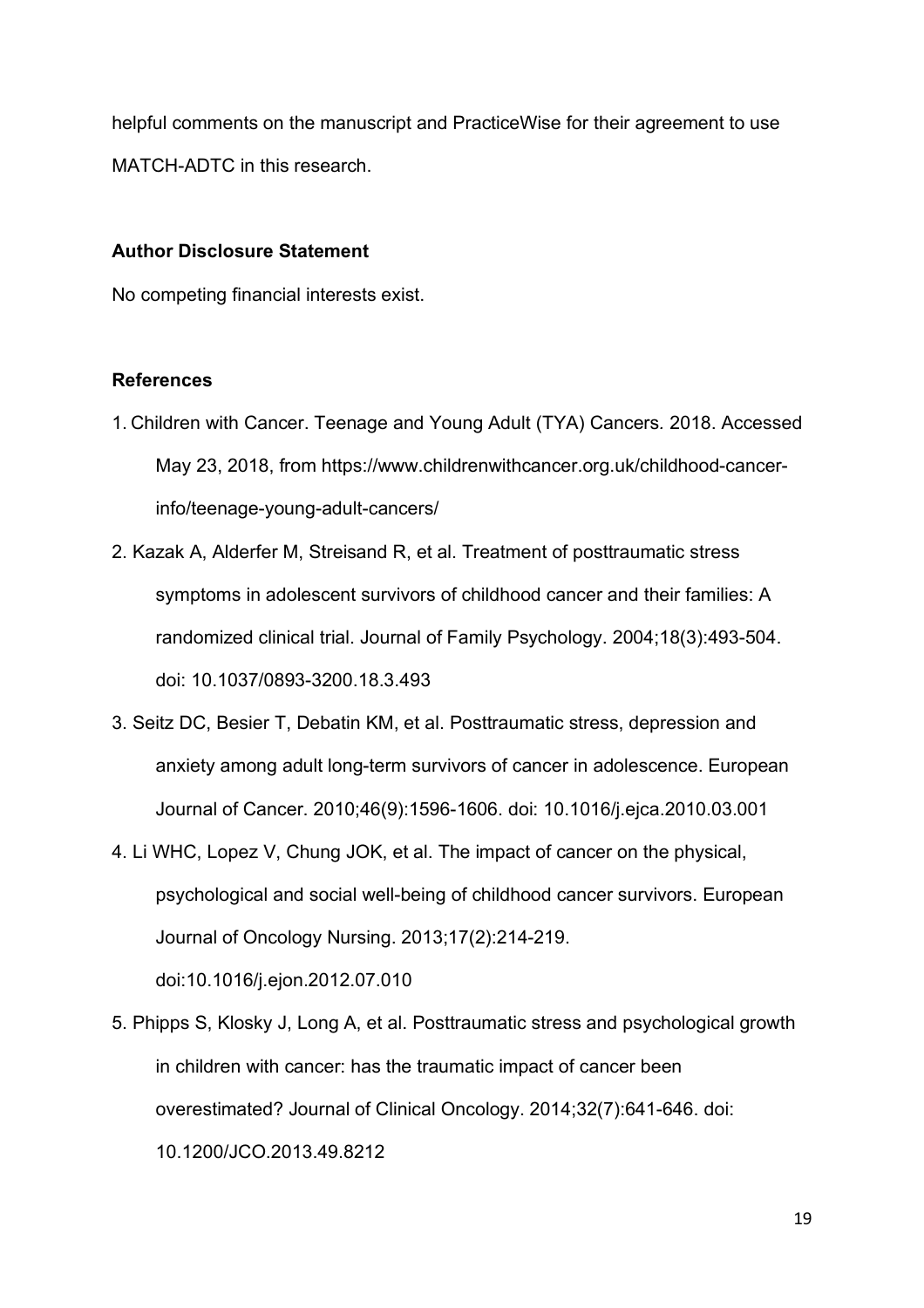- 6. Neville K. Psychological distress in adolescents with cancer. Journal of Pediatric Nursing. 1996;11(4):243-251. doi: 10.1016/S0882-5963(96)80097-2
- 7. Canning EH, Canning RD, Boyce WT. Depressive symptoms and adaptive style in children with cancer. Journal of the American Academy of Child & Adolescent Psychiatry. 1992;31(6):1120-1124. doi: 10.1097/00004583-199211000-00021
- 8. Grootenhuis MA, Last BF. Children with cancer with different survival perspectives: defensiveness, control strategies, and psychological adjustment. Psycho Oncology. 2001;10(4):305-314. doi 10.1002/pon.529
- 9. Kwak M, Zebrack BJ, Meeske KA, et al. Trajectories of psychological distress in adolescent and young adult patients with cancer: A one-year longitudinal study. Journal of Clinical Oncology. 2013*;*31(17):2160-2166. doi:

10.1200/JCO.2012.45.9222

10. Zebrack BJ, Gurney JG, Oeffinger K, et al. Psychological outcomes in long-term survivors of childhood brain cancer: a report from the childhood cancer survivor study. Journal of Clinical Oncology. 2004;*22*(6):999-1006. doi:

10.1200/JCO.2004.06.148

- 11. Zebrack B. Information and service needs for young adult cancer survivors. Supportive Care in Cancer. 2009;17(4):349-357. doi: 10.1007/s00520-008- 0469-2
- 12. Moussavi S, Chatterji S, Verdes E, et al. Depression, chronic diseases and decrements in health: Results from the World Health Surveys. Lancet. 2007;370(9590):851-858. doi:10.1016/S0140-6736(07)61415-9
- 13. Ustun TB, Ayuso-Mateos JL, Chatterji S, et al. Global burden of depressive disorder in the year 2000. British Journal of Psychiatry. 2004;184(5):386-392. doi: 10.1192/bjp.184.5.386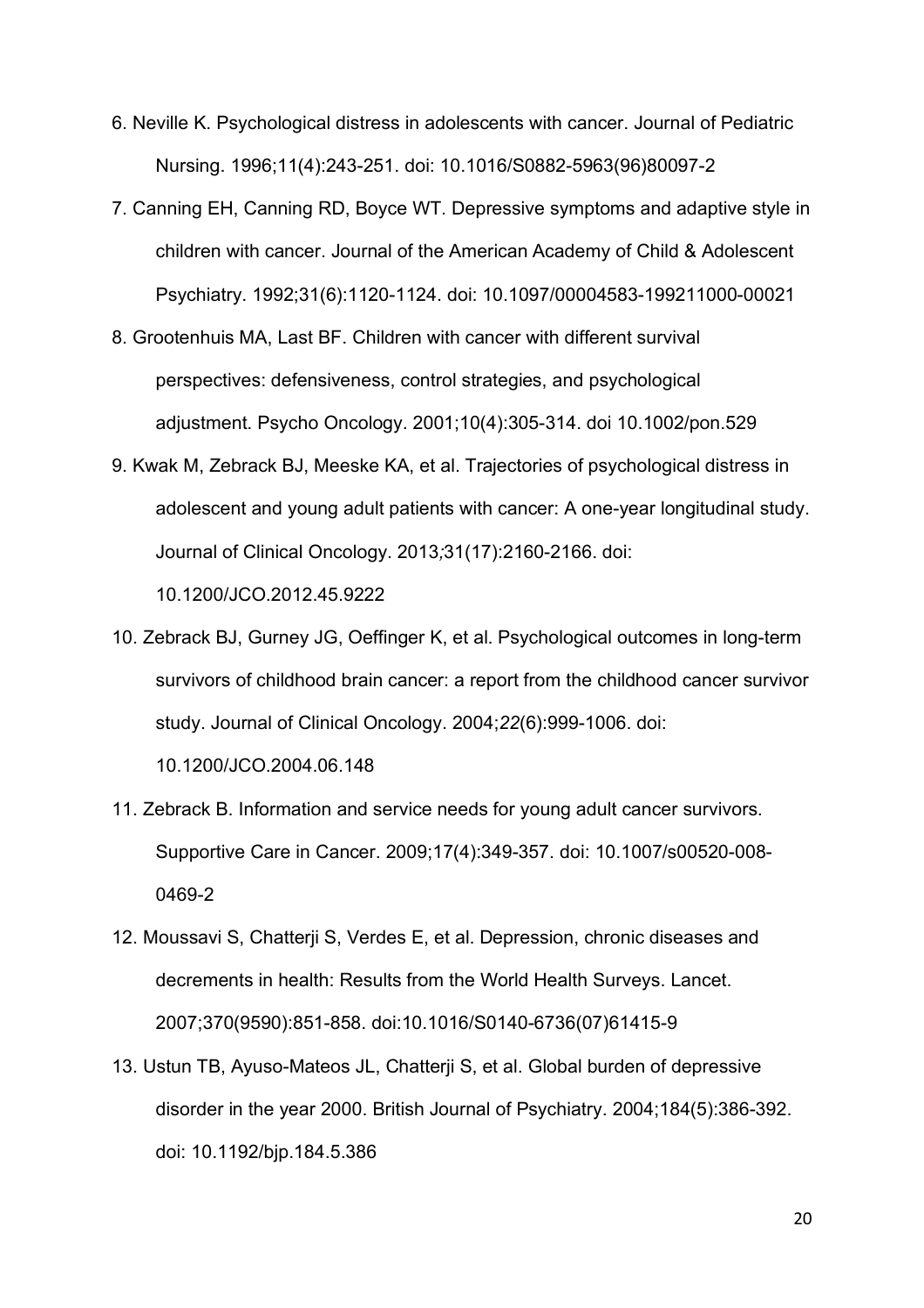- 14. National Institute of Health and Care Excellence. Clinical guideline CG28 Depression in children and young people: Identification and management. London, UK: National Institute for Health and Care Excellence; 2015.
- 15. Walker J, Hansen CH, Martin P, et al. Integrated collaborative care for major depression comorbid with a poor prognosis cancer (SMaRT Oncology 3): A multicenter randomised controlled trial in patients with lung cancer. Lancet Oncology, 2014;15(10):1168-1176. doi: 10.1016/S1470-2045(14)70343-2
- 16. Hinds PS, Quargnenti AG, Wentz TJ. Measuring symptom distress in adolescents with cancer. Journal of Pediatric Oncology Nursing. 1992;9(2):84- 86. doi: 10.1177/104345429200900238
- 17. Collins JJ, Byrnes ME, Dunkel IJ, et al. The measurement of symptoms in children with cancer. Journal of Pain and Symptom Management. 2000;19(5):363-377. doi: 10.1016/S0885-3924(00)00127-5
- 18. Hedström M, Haglund K, Skolin I, Von Essen L. Distressing events for children and adolescents with cancer: Child, parent, and nurse perceptions. Journal of Pediatric Oncology Nursing. 2003;20(3):120-132. doi: 10.1053/jpon.2003.76
- 19. Varni JW, Katz ER, Colegrove R, Dolgin M. Perceived physical appearance and adjustment of children with newly diagnosed cancer: A path analytic model. Journal of Behavioural Medicine. 1995;18(3):261-278. doi: 10.1007/BF01857873
- 20. Hedström M, Ljungman G, von Essen L. Perceptions of distress among adolescents recently diagnosed with cancer. Journal of Pediatric Hematology and Oncology*.* 2005;27(1):15-22. doi: 10.1097/01.mph.0000151803.72219
- 21. Hedström M, Kreuger A, Ljungman G, Nygren P, von Essen L. Accuracy of assessment of distress, anxiety, and depression by physicians and nurses in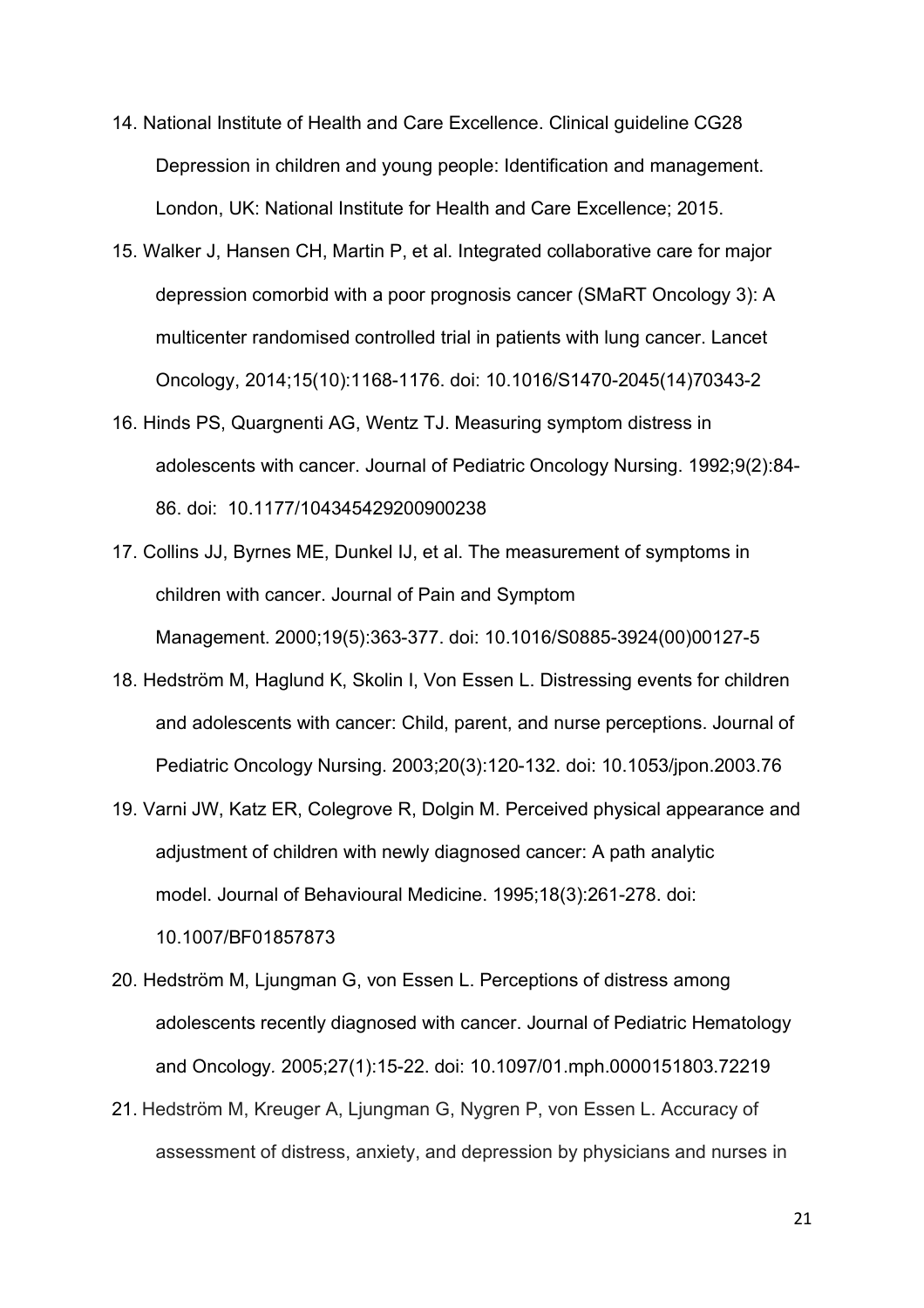adolescents recently diagnosed with cancer. Pediatric Blood & Cancer. 2006; 46(7):773-9. doi: 10.1002/pbc.20693

- 22. Allen R, Newman SP, Souhami RL. Anxiety and depression in adolescent cancer: findings in patients and parents at the time of diagnosis. European Journal of Cancer. 1997;33(8):1250-1255. doi: 10.1016/S0959-8049(97)00176- 7
- 23. Coughtrey A, Millington A, Bennett S, et al. The effectiveness of psychosocial interventions for psychological outcomes in paediatric oncology: a systematic review. Journal of Pain and Symptom Management. 2018; 55(3):1004- 1017.doi: 10.1016/j.jpainsymman.2017.09.022
- 24. Seitz DCM, Besier T, Goldbeck L. Psychosocial interventions for adolescent cancer patients: A systematic review of the literature. Psycho-Oncology. 2009;18(7):683-690. doi: 10.1002/pon.1473
- 25. Walker E, Martins A, Aldiss S, et al. Psychosocial interventions for adolescents and young adults diagnosed with cancer during adolescence: a critical review. Journal of Adolescent and Young Adult Oncology. 2016;5(4):310-321. doi: 10.1089/jayao.2016.0025
- 26. Richter D, Koehler M, Friedrich M, et al. Psychosocial interventions for adolescents and young adult cancer patients: A systematic review and metaanalysis. Critical Reviews in Oncology/Hematology. 2015;95(3):370-386. doi: 10.1016/j.critrevonc.2015.04.003
- 27. Newman A, Lee Z, Coad J, Carter B. The impact of cancer on a child's world. London: CLIC Sargent; 2010.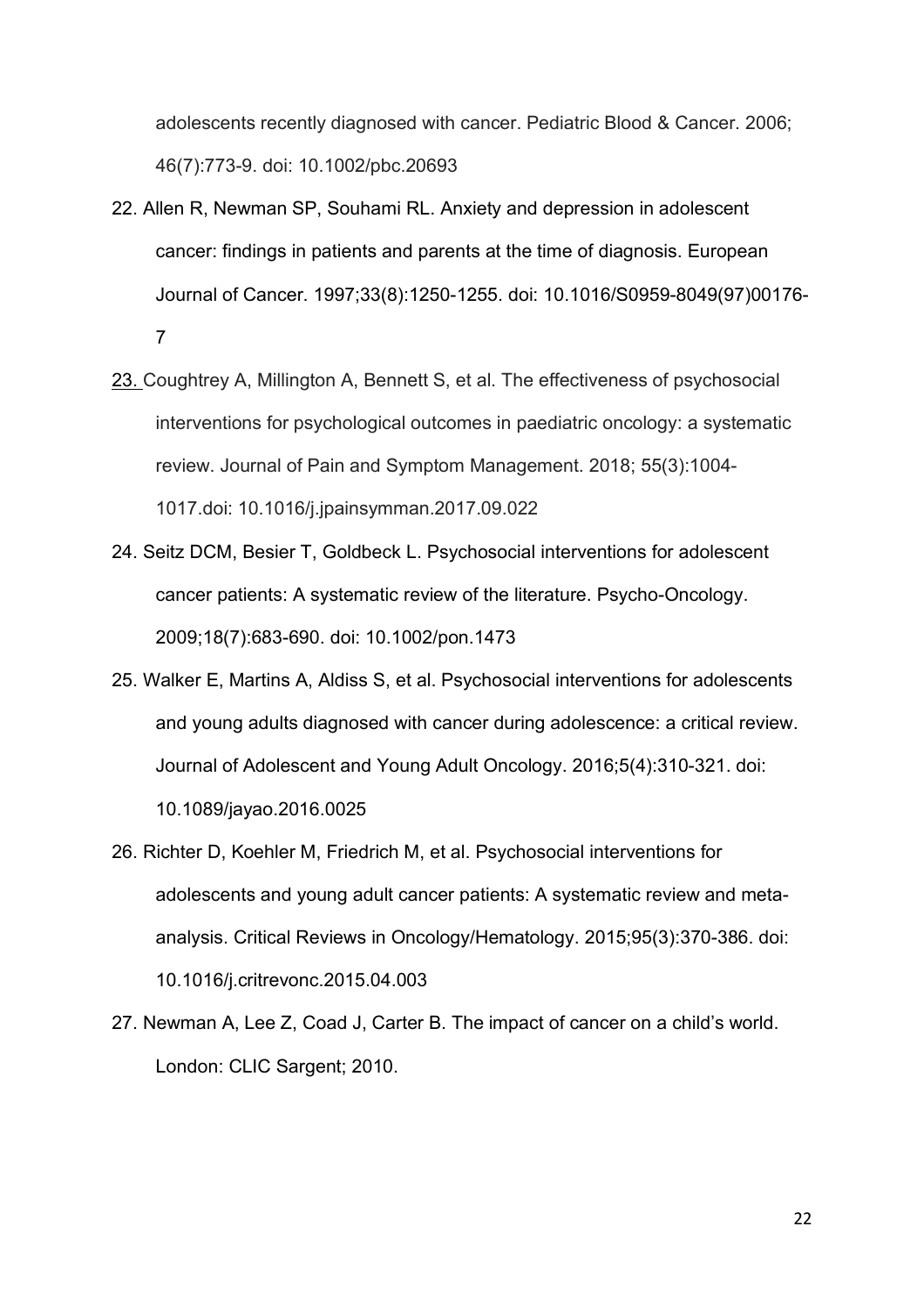- 28. Abrams AN, Hazen EP, Penson RT. Psychosocial issues in adolescents with cancer. Cancer Treatment Reviews. 2007;33(7):622-630. doi: 10.1016/j.ctrv.2006.12.006
- 29. King R, Bambling M, Lloyd C, et al. Online counselling: The motives and experiences of young people who choose the Internet instead of face to face or telephone counselling. Counselling and Psychotherapy Research. 2006;6(3):169-174. doi: 10.1080/14733140600848179
- 30. Richardson T, Stallard P, Velleman S. Computerised cognitive behavioural therapy for the prevention and treatment of depression and anxiety in children and adolescents: a systematic review. Clinical Child and Family Psychology Review. 2010;13(3):275-290. doi: 10.1007/s10567-010-0069-9
- 31. Strong V, Waters R, Hibberd C, et al. Management of depression for people with cancer (SMaRT Oncology 1): A randomised trial. Lancet. 2008;372(9632):40- 48. doi: 10.1016/S0140-6736(08)60991-5
- 32. Sharpe M, Walker J, Hansen CH, et al. Integrated collaborative care for comorbid major depression in patients with cancer (SMaRT Oncology 2): A multicenter randomised controlled effectiveness trial. Lancet. 2014;384(9948):1099-1108. doi: 10.1016/S0140-6736(14)61231-9
- 33. Pope C, Mays N. Reaching the parts other methods cannot reach: an introduction to qualitative methods in health and health services research. BMJ: British Medical Journal. 1995;311(6996):42-45. doi: 10.1136/bmj.311.6996.42
- 34. Chorpita BF, Weisz JR. MATCH-ADTC: Modular approach to therapy for children with anxiety, depression, trauma, or conduct problems. Satellite Beach, FL: PracticeWise; 2009.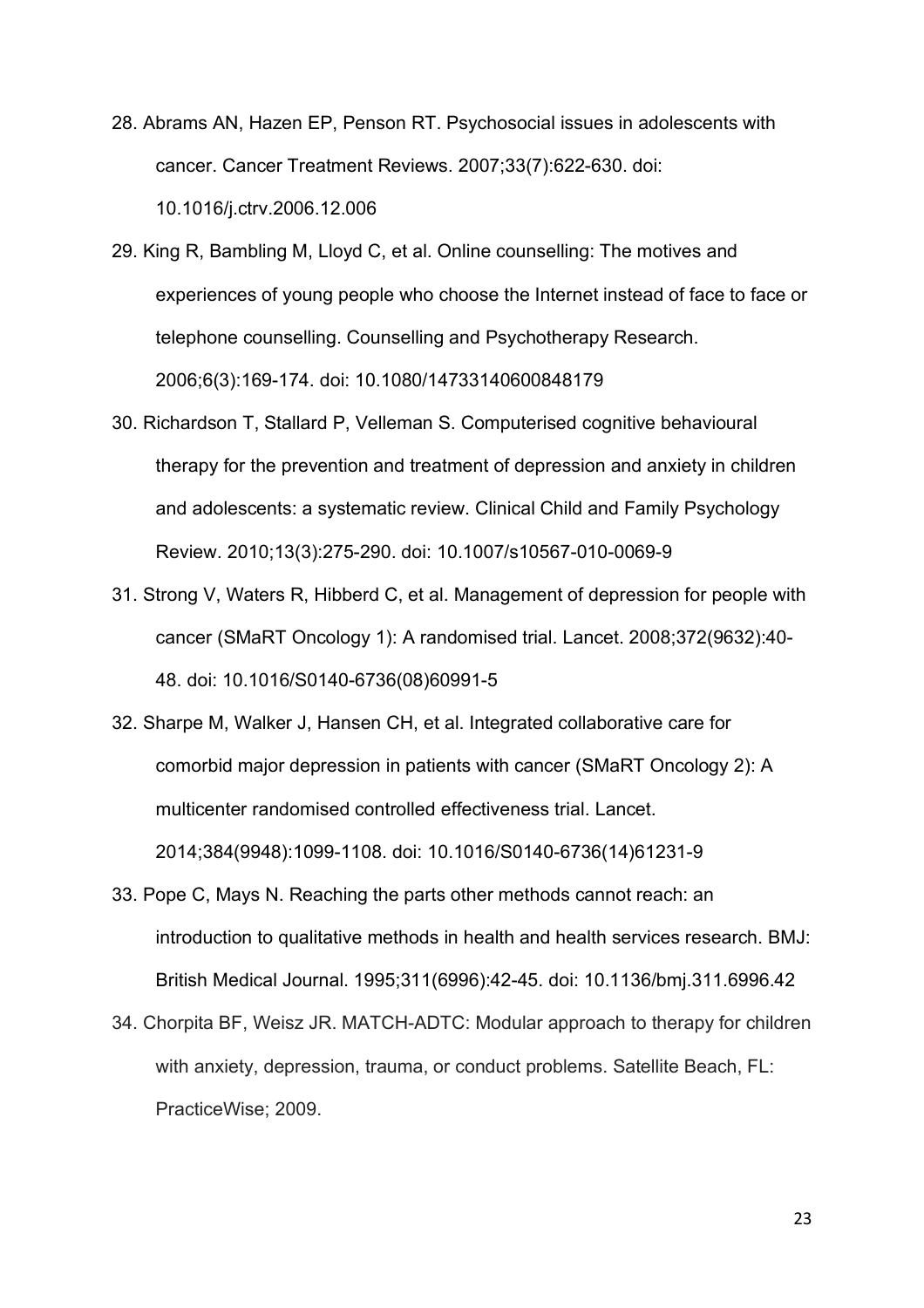- 35. Braun V, Clarke V. Using thematic analysis in psychology. Qualitative Research in Psychology. 2006;3(2):77-101. doi: 10.1191/1478088706qp063oa
- 36. Barker C, Pistrang N, Elliot R. Research methods in clinical and counselling psychology. Chichester, UK: John Wiley & Sons; 2016.
- 37. Patton MQ. Qualitative evaluation and research methods. Beverley Hills, CA: SAGE Publications; 1990.
- 38. Sanger MS, Copeland DR, Davidson ER. Psychosocial adjustment among pediatric cancer patients: A multidimensional assessment. Journal of Pediatric Psychology. 1991;16(4):463-474. doi: 10.1093/jpepsy/16.4.463
- 39. Frank NC, Blount RL, Brown RT. Attributions, coping and, adjustment in children with cancer. Journal of Pediatric Psychology. 1997;22(4):563-576. doi 10.1093/jpepsy/22.4.563
- 40. Mulhern RK, Fairclough DL, Smith B, Douglas SM. Maternal depression, assessment methods, and physical symptoms affect estimates of depressive symptomatology among children with cancer. Journal of Pediatric Psychology. 1992;17(3):313-326. doi: 10.1093/jpepsy/17.3.313
- 41. Butler RW, Mulhern RK. Neurocognitive interventions for children and adolescents surviving cancer. Journal of Pediatric Psychology. 2005;30(1):65- 78. doi: 10.1093jpepsy/jsi017
- 41. Chorpita BF, Becker KD, Daleiden EL, Hamilton JD. Understanding the common elements of evidence-based practice: Misconceptions and clinical examples. Journal of the American Academy of Child & Adolescent Psychiatry. 2007;46(5):647-52. doi: 10.1097/chi.0b013e318033ff71
- 42. Portnoy S, Girling I, Fredman G. Supporting young people living with cancer to tell their stories in ways that make them stronger: The Beads of Life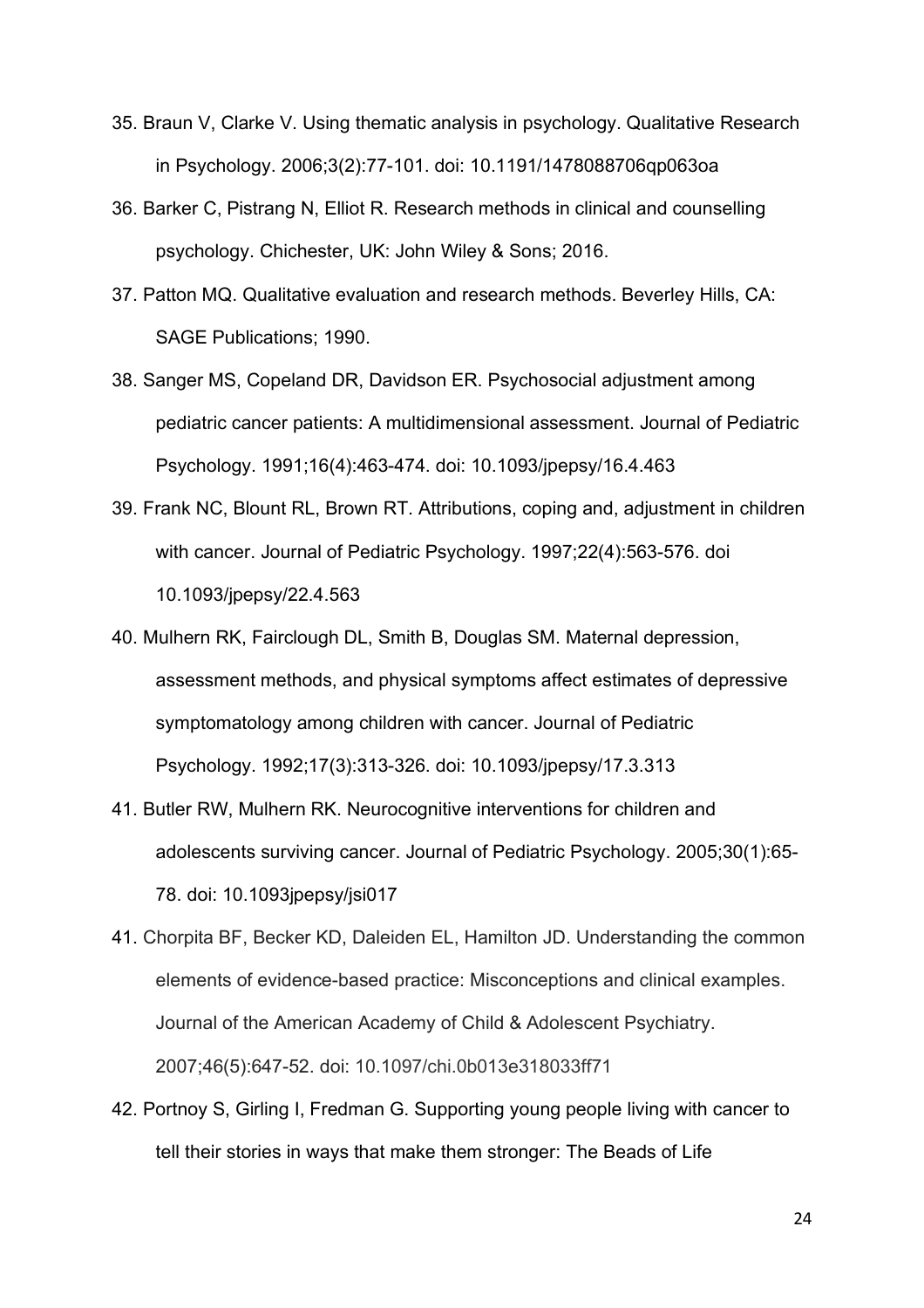approach. Clinical Child Psychology and Psychiatry. 2016;21(2):255-267. doi: 10.1177/1359104515586467

43. Pini S, Gardner P, Hugh-Jones S. How teenagers continue school after a diagnosis of cancer: experiences of young people and recommendations for practice*.* Future Oncology. 2016;12(24):2785-2800. doi: 10.2217/fon-2016- 0074

**Appendix A**

*Drafted interview schedule for health professionals*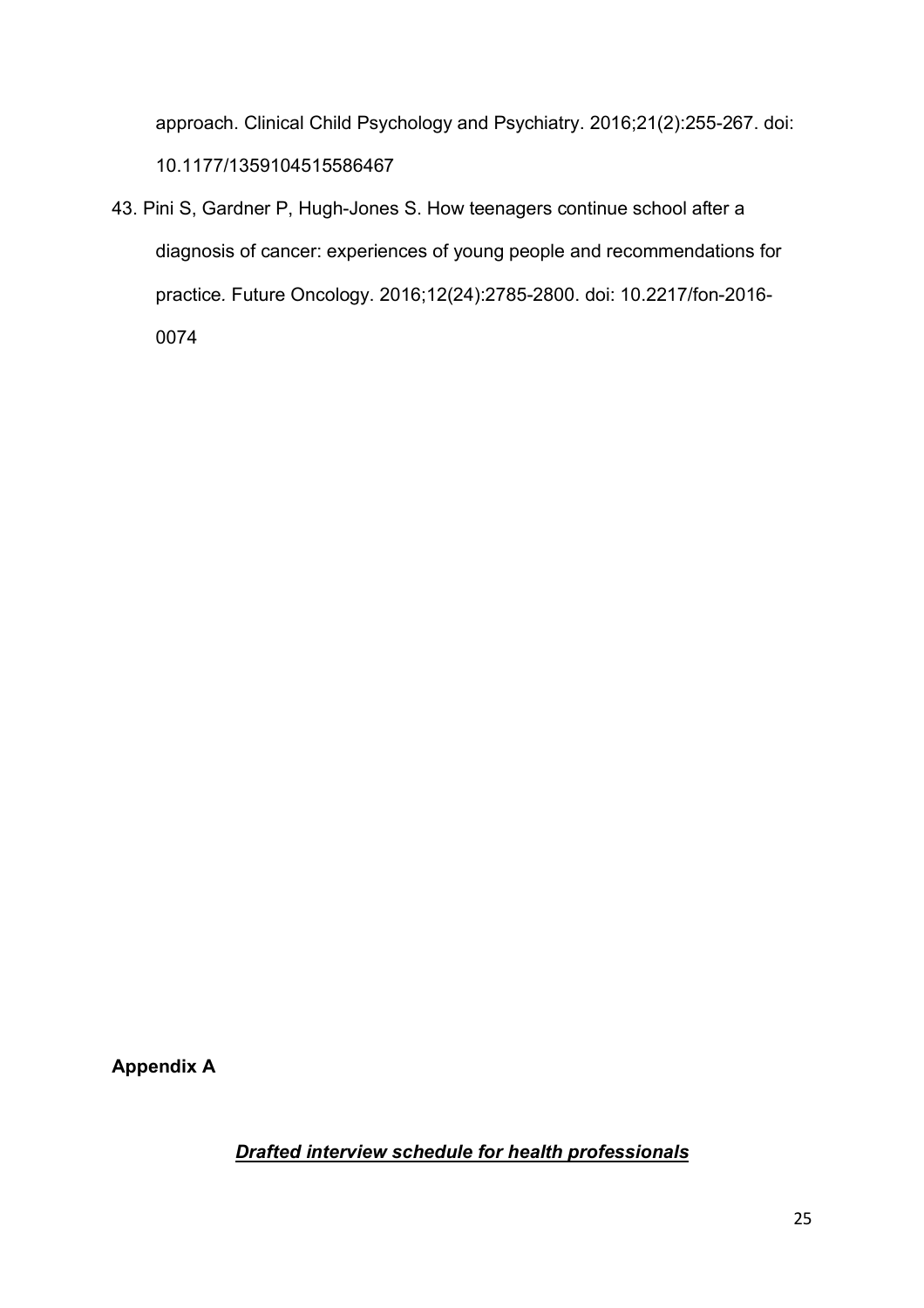## Introduction

I'm going to ask you some questions about your experience of working with children and young people with cancer and associated low mood. It will take approximately 20 minutes, but please let me know if you would like to take a break or stop at any point. If there are any questions that you don't want to answer, please let me know, we can move on to the next one. Is that ok? Do you have any questions before we start?

# **Topics for discussion**

# *Aetiology and maintenance of depression*

**What are your views on the nature of low mood in children and young people with cancer?** Prompts How do you recognise it? What does it look like? When does it become a problem needing intervention as opposed to normal distress associated to a difficult diagnosis?

# **How does low mood differ in this population compared to low mood in**

# **children and young people without cancer?**

# Prompts

What do you think are the different causal factors in those with cancer without

depression, and those with depression?

*Treating depression in this population*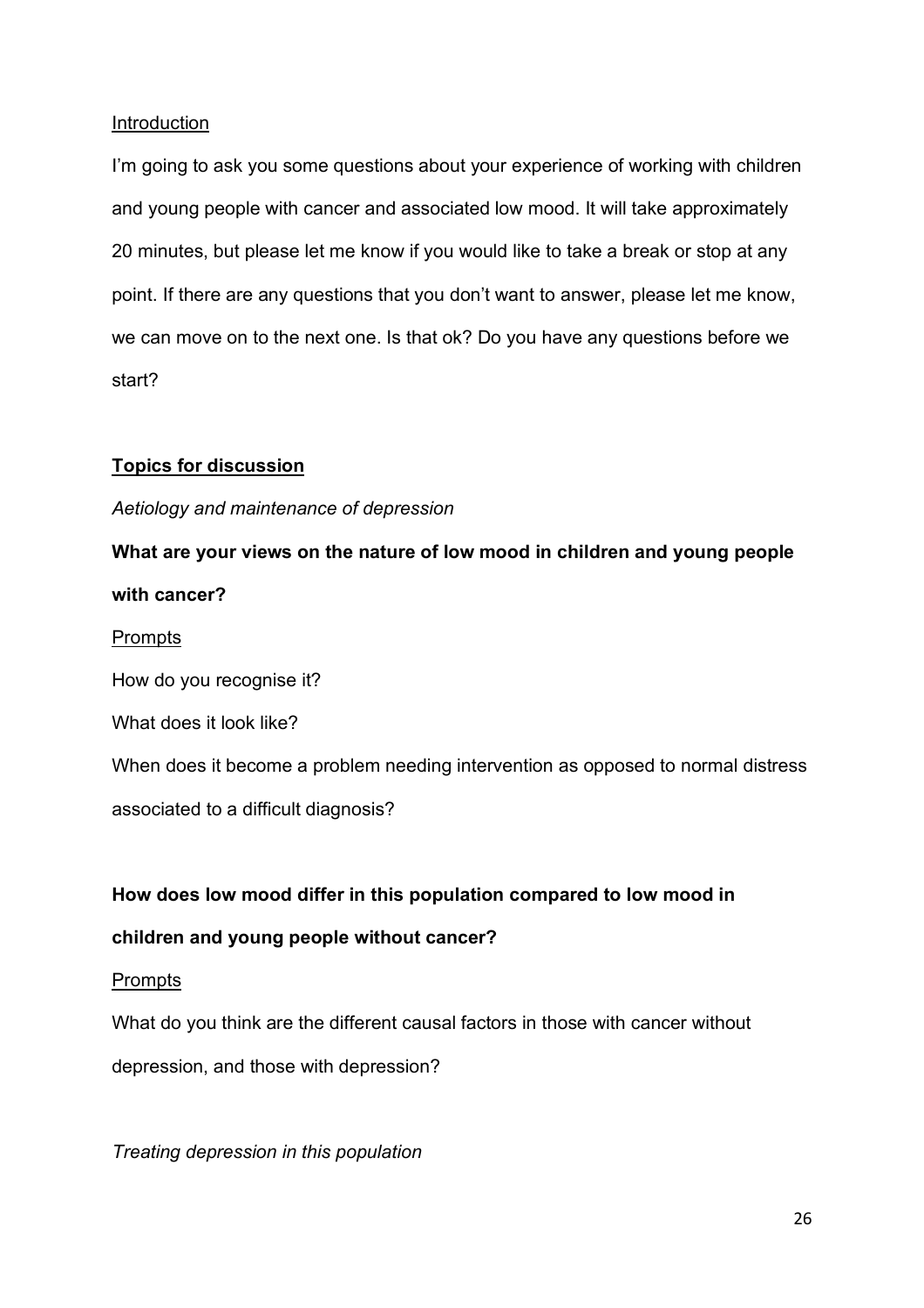# **What do you think an effective treatment package would involve to improve low mood in this population?**

## Prompts

When would you use it?

What would it involve?

How would it differ from other treatment packages?

To what extent do you think techniques such as behavioural activation, methods to aid cognitive change and those to address other interpersonal challenges should be included?

# **What do you think about the intervention being presented in an online guided self-help format?**

# Prompts

How might this impact attrition/acceptability/access?

# **Please have a look at existing treatment of online guided self-help for**

**depression in children and young people. What adaptations, if any are** 

# **needed?**

# Prompts

Why is this needed/not needed?

# **Ending the interview**

We've come to the end of our questions, thank you for talking with me and taking the time to answer these questions.

Is there anything you'd like to add?